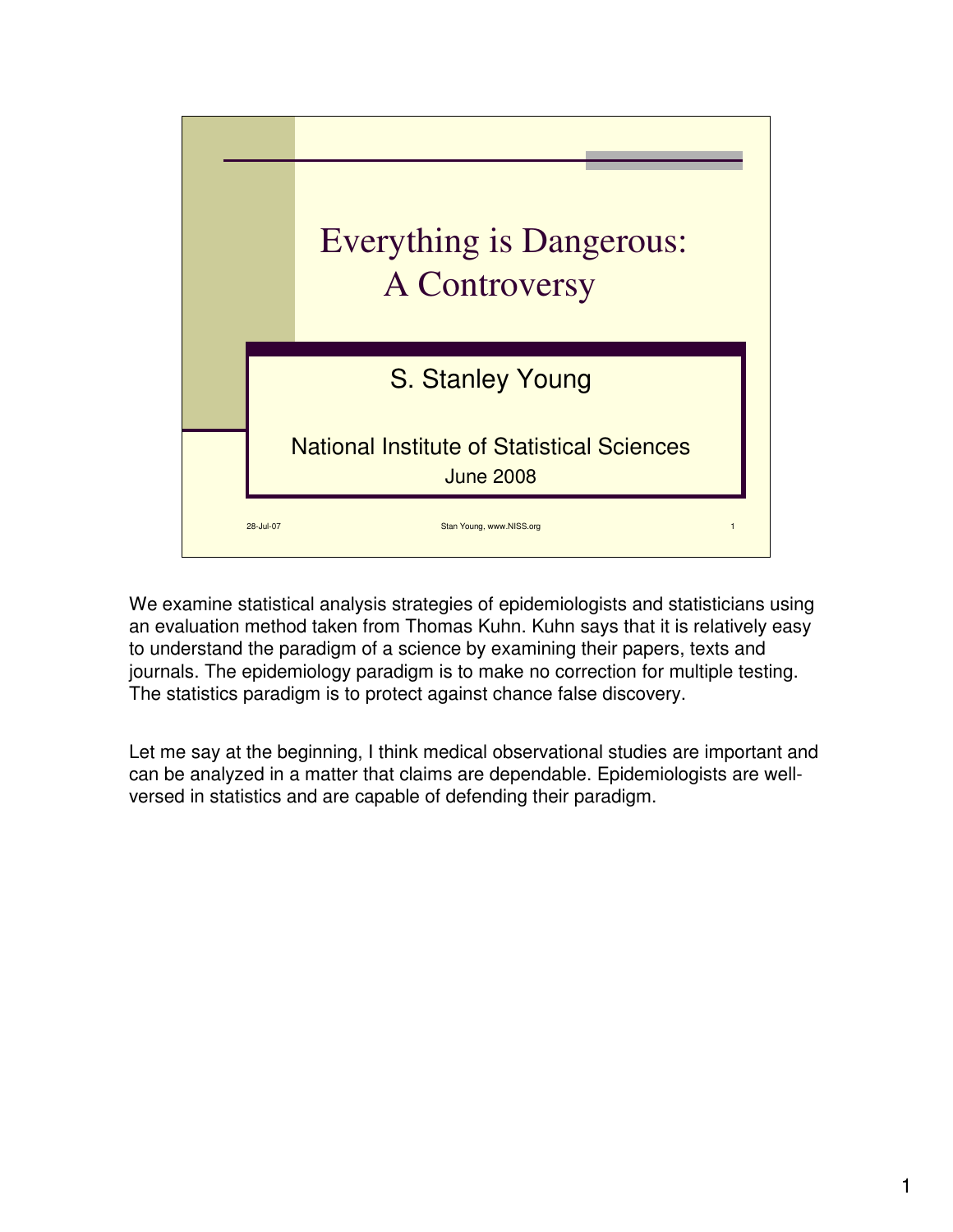

The basic thesis is quite simple. Epidemiologists have as their statistical analysis/scientific method paradigm not to correct for any multiple testing. Also, as part of their scientific paradigm they ask multiple, often hundreds to thousands, of questions of the same data set. Their position is that it is better to miss nothing real than to control the number of false claims they make. The Statisticians paradigm is to control the probability of making a false claim. We have a clash of paradigms.

Empirical evidence is that 80-90% of the claims made by epidemiologists are false; these claims do not replicate when retested under rigorous conditions.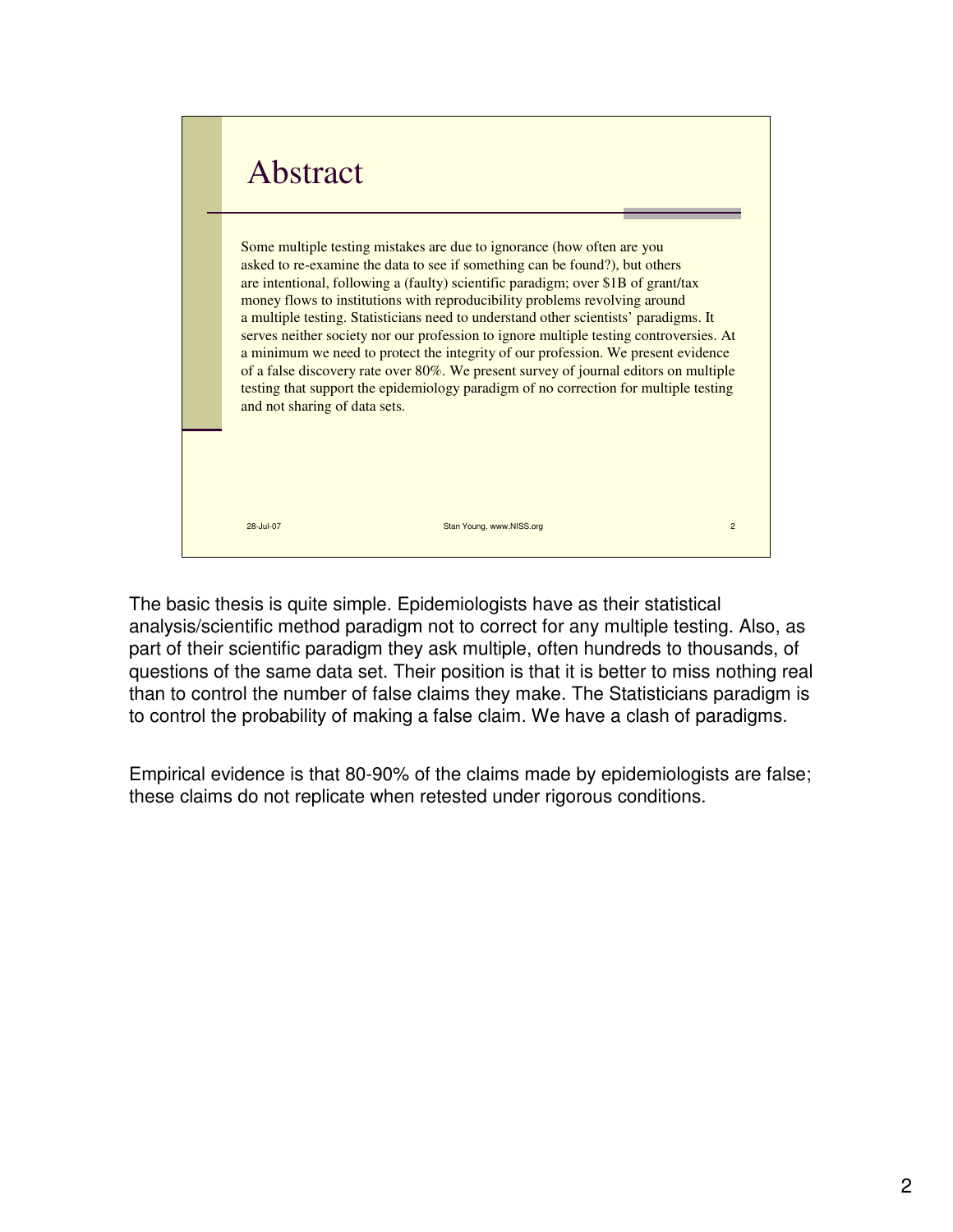

The NIH has funded a large number of randomized clinical trials testing the claims coming from observational studies. Of 20 claims coming from observational studies only one replicated when tested in RCT. The overall picture is one of crisis.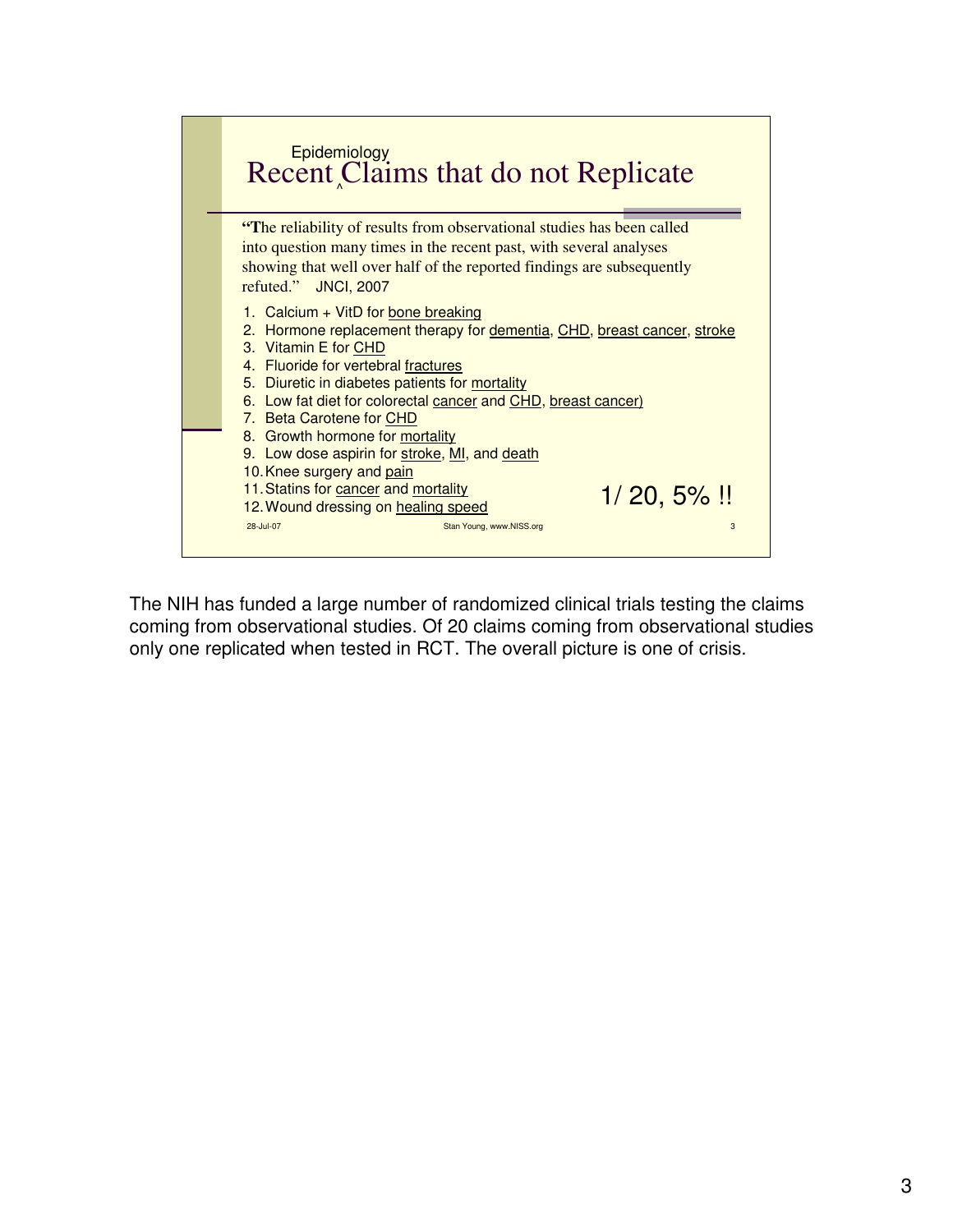

We leave to the philosophers the meaning of life. Psychologists and physicists can ponder what is real. We and scientists focus on what phenomenon are reproducible. If I conduct an experiment and tell you how I did it, you should be able to get roughly similar results if you conduct a similar experiment.

The effects of randomness are subtle. Humans have to be very vigilant and work very hard not to be fooled by randomness.

See two books by Nassim Taleb, Fooled by Randomness and The Black Swan.

Some other time, it would be interesting to go into how humans use randomness to fool other humans.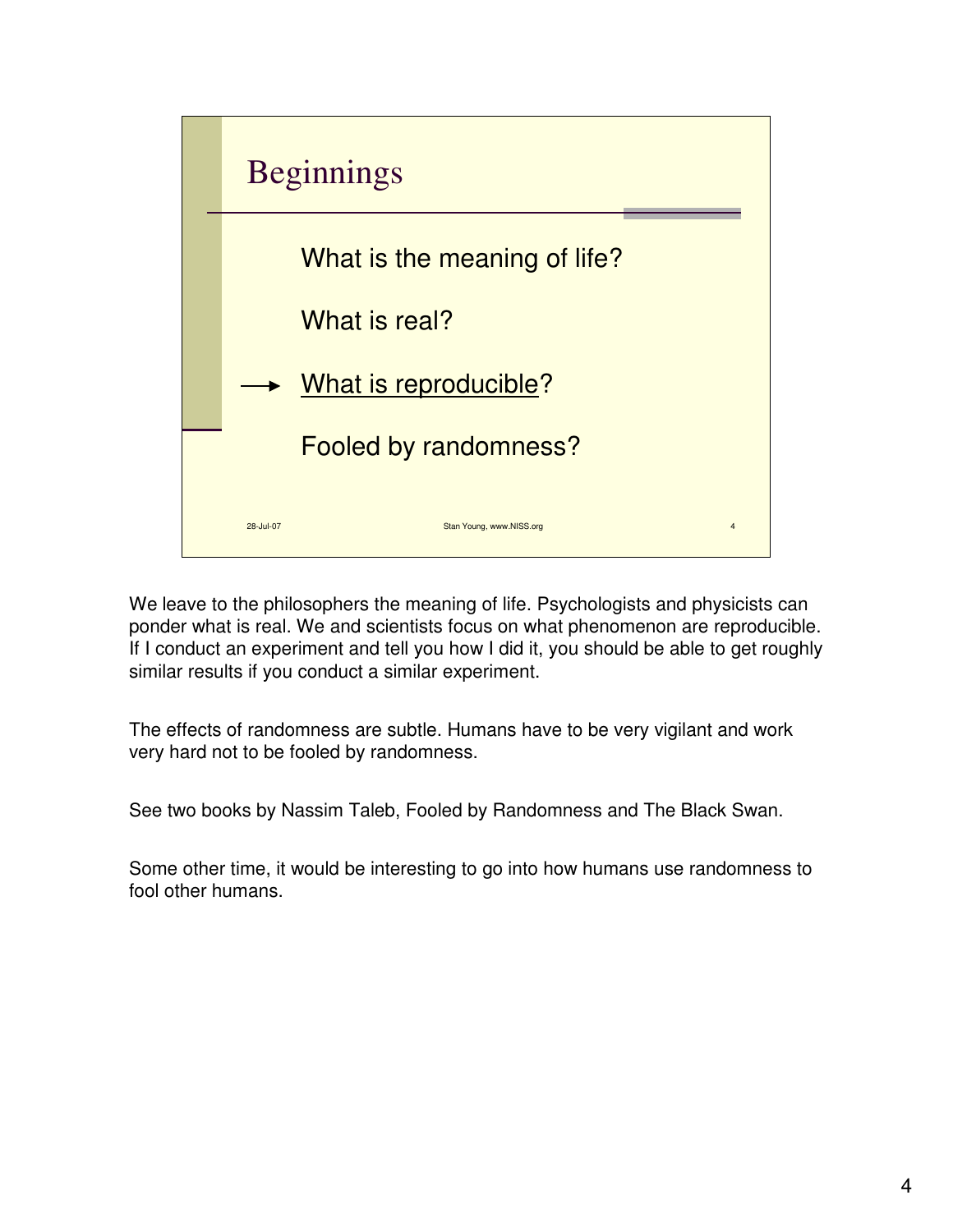## 28-Jul-07 Stan Young, www.NISS.org 5 Stan Young, www.NISS.org 5 Stan Young, www.NISS.org 5 Stan Young, www.NISS.org 5 Stan Young, www.NISS.org 5 Stan Young, www.NISS.org 5 Stan Young, www.NISS.org 5 Stan Young, www.NISS.or Escaping the Bonferroni iron claw in ecological studies "Lottery tickets should not be free. In such purely random and independent events as the lottery, the probability of having a winning number depends directly on the number of tickets you have purchased. When one evaluates the outcome of a scientific work, attention must be given not only to the potential interest of the 'significant' outcomes but also to the number of 'lottery tickets' the authors have 'bought'. Those having many have a much higher chance of 'winning a lottery prize' than of getting a meaningful scientific result. It would be unfair not to distinguish between significant results of well-planned, powerful, sharply focused studies, and those from 'fishing expeditions' with a much higher probability of catching an old truck tyre than of a really big fish."

Multiple testing is not just a problem of epidemiology. I use epidemiology as an example as they are not correcting for multiple testing as part of their scientific paradigm. They understand multiple testing. They are not doing what they are doing through ignorance. See for example, Vandenbroucke, PLoS Med (2008).

Clinical trials and Genetics/Genomics are two sciences that take multiple testing seriously.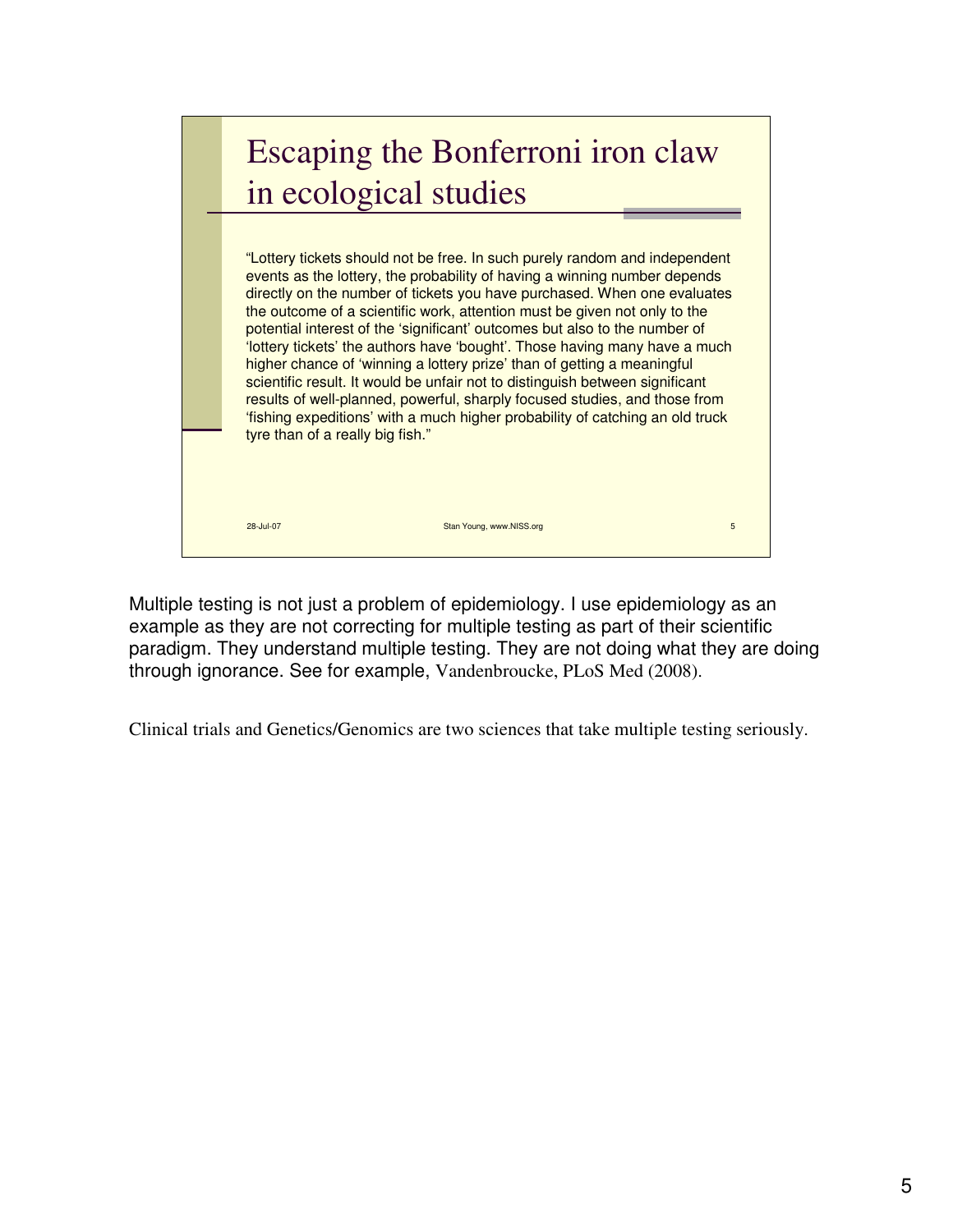

Ioannidis in Journal of the American Medical Association examined highly cited medical trials, non-randomized and randomized, and found that claims coming from non-randomized trials failed to replicate or the claimed effect was dramatically smaller when the claim was tested a second time. Ioannidis noted that claims coming from randomized medical trials failed to replicate about 20% of the time.

Stuart Pocock in BMJ catalogues the current problems with the reporting of epidemiology studies. There are so many problems that it is difficult to say that multiple testing is the largest problem. I think Pocock underestimates the multiple testing problem when he says the false discovery rate of epidmiology is on the order of 20%. On the other hand, it is relatively easy to fix the multiple testing problems: Copy the statistical strategies used in randomized clinical trials.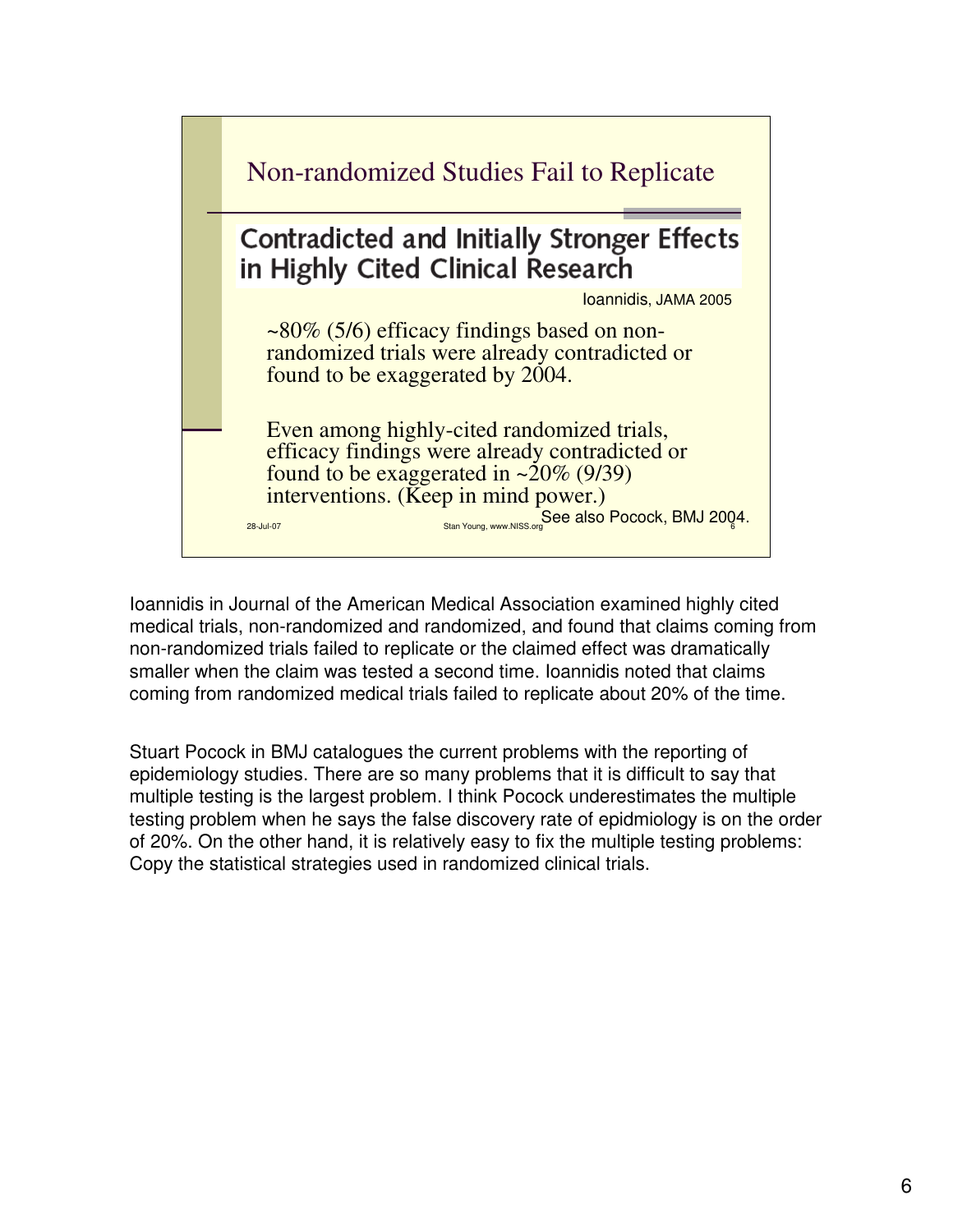

The motivation of this lecture is that effects found in non-randomized (epidemiology) medical studies are failing to replicate when tested in randomized clinical trials. The false discovery rate of epidemiolgy studies might be considered excessive, ~80- 90%. We present two paradigms for the analysis of non-randomized studies. The epidemiology paradigm is to test many questions and with no adjust for multiple testing. The statistics paradigm is to correct the analysis for the number of questions asked controlling the false positive rate at a fixed level, usually 5%. Is there a crisis? When an important science, epidemiology, has a false discovery rate of 80-90%, there appears to be a crisis.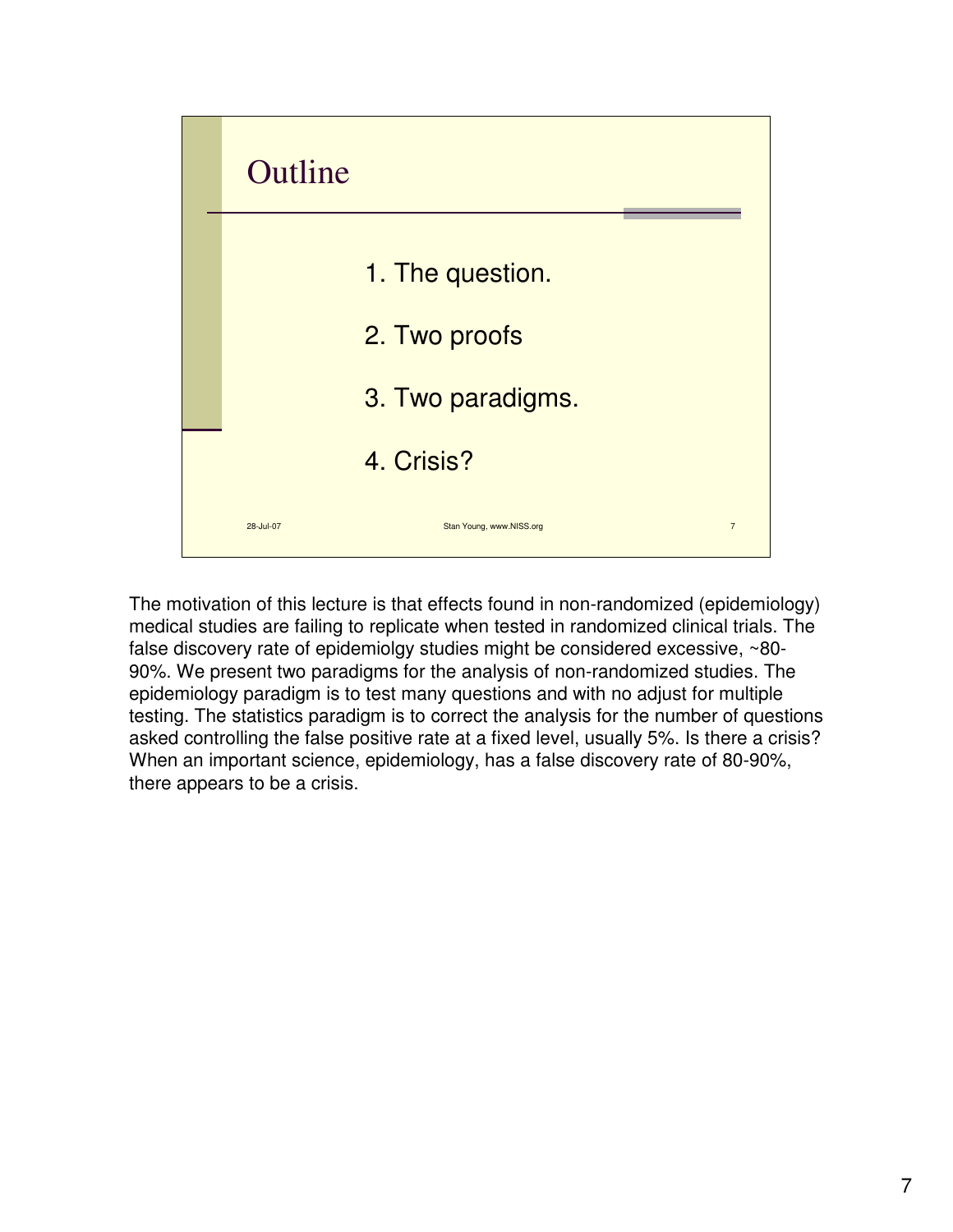

The claim coming from this paper is not significant when multiple testing is taken into account. The paper was wildly popular with the public press. It was even written up in the Economist. After much discussion, intervention by the editor, and the signing of rather restrictive legal document, it appears that we will get the data set from the authors.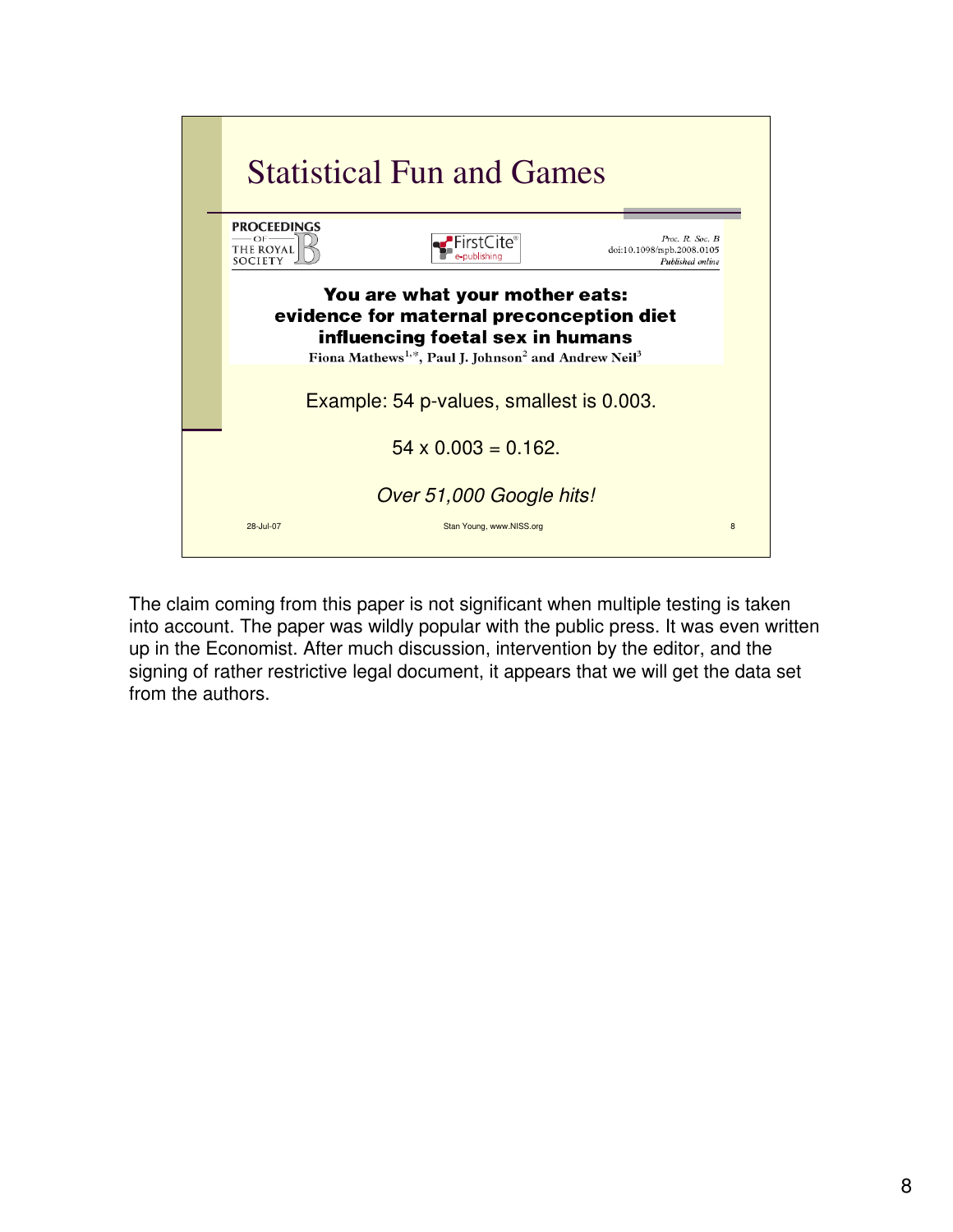

Unless the statistical analysis of observational studies is carefully and conscientiously conducted, every study will have one or more statistically significant effects. We chose to focus on two statistical issues, bias and multiple testing.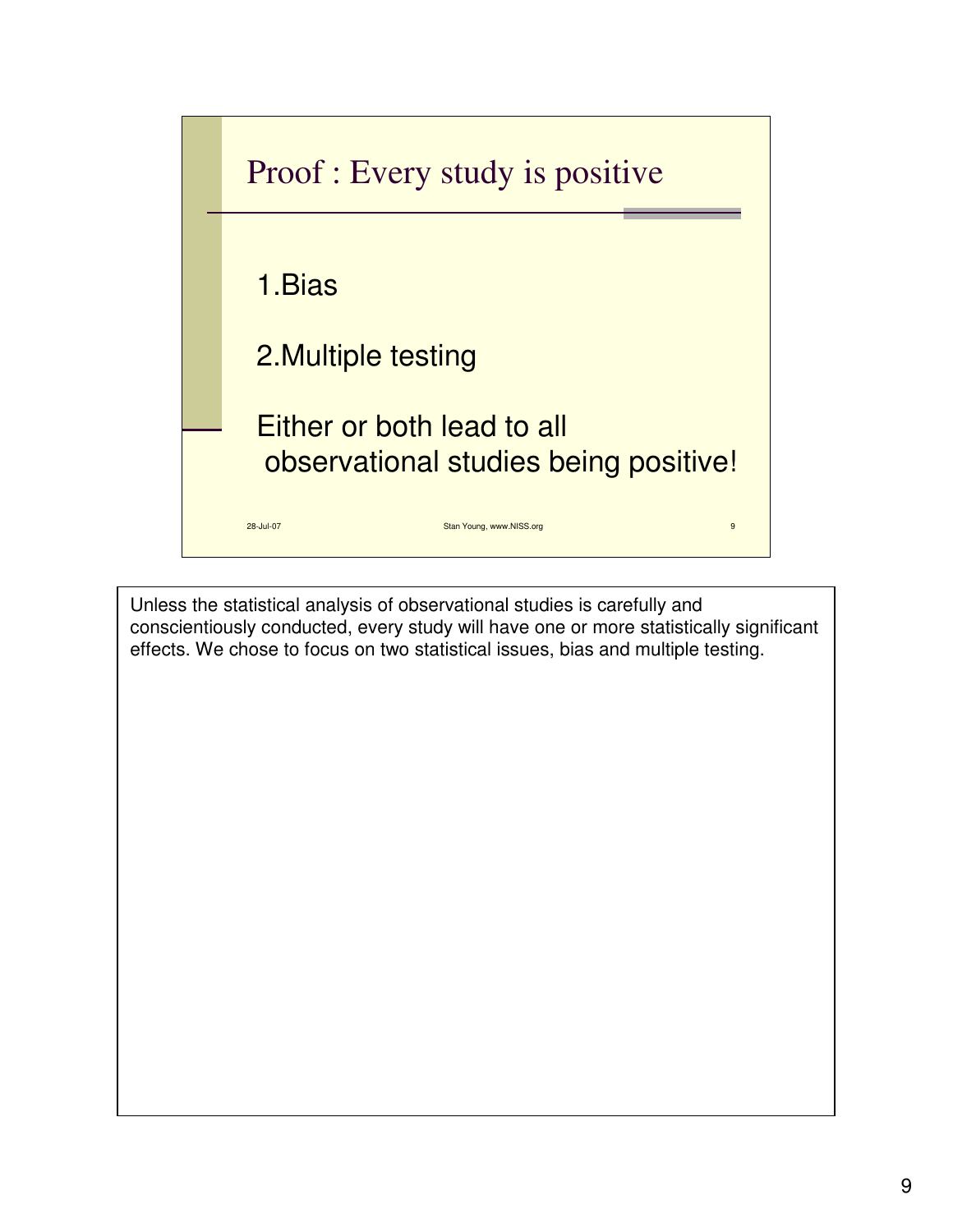| First, Bias                                                                                                                                                                                                                                                              |
|--------------------------------------------------------------------------------------------------------------------------------------------------------------------------------------------------------------------------------------------------------------------------|
| $Y_t = \beta_0 + \beta_1 X_{1t} + \beta_2 X_{2t} + \beta_3 X_{3t} + \beta_4 X_{4t} + \dots + \beta_p X_{pt} + \epsilon$                                                                                                                                                  |
| $Y_c = \beta_0 + \beta_1 X_{1c} + \beta_2 X_{2c} + \beta_3 X_{3c} + \beta_4 X_{4c} + \dots + \beta_p X_{pc} + \epsilon$                                                                                                                                                  |
| $\Delta_{t-c} = (\overline{Y}_t - \overline{Y}_c) = \beta_1 (\overline{X}_{1t} - \overline{X}_{1c}) + \beta_2 (\overline{X}_{2t} - \overline{X}_{2c}) + \dots + \beta_p (\overline{X}_{pt} - \overline{X}_{pc}) + (\overline{\varepsilon}_t - \overline{\varepsilon}_c)$ |
| $\Delta_{t-c} = [\text{known confounders}] = \beta_1 + [\text{unknown confounders}]$                                                                                                                                                                                     |

Consider a linear model for a treated individual and a control individual. Let X1t indicate treatment and take the value 1 and X1c indicate no treatment. The remaining X's are covariates. If we average all the treated and control individuals and subtract the two resulting equations, we get a delta for the difference between treated and control individuals. Now if we move all the known confounders to the left of the equation, we take out the effect of the known confounders. Unknown confounders are still confounded with the treatment difference and can confuse the interpretation of the data.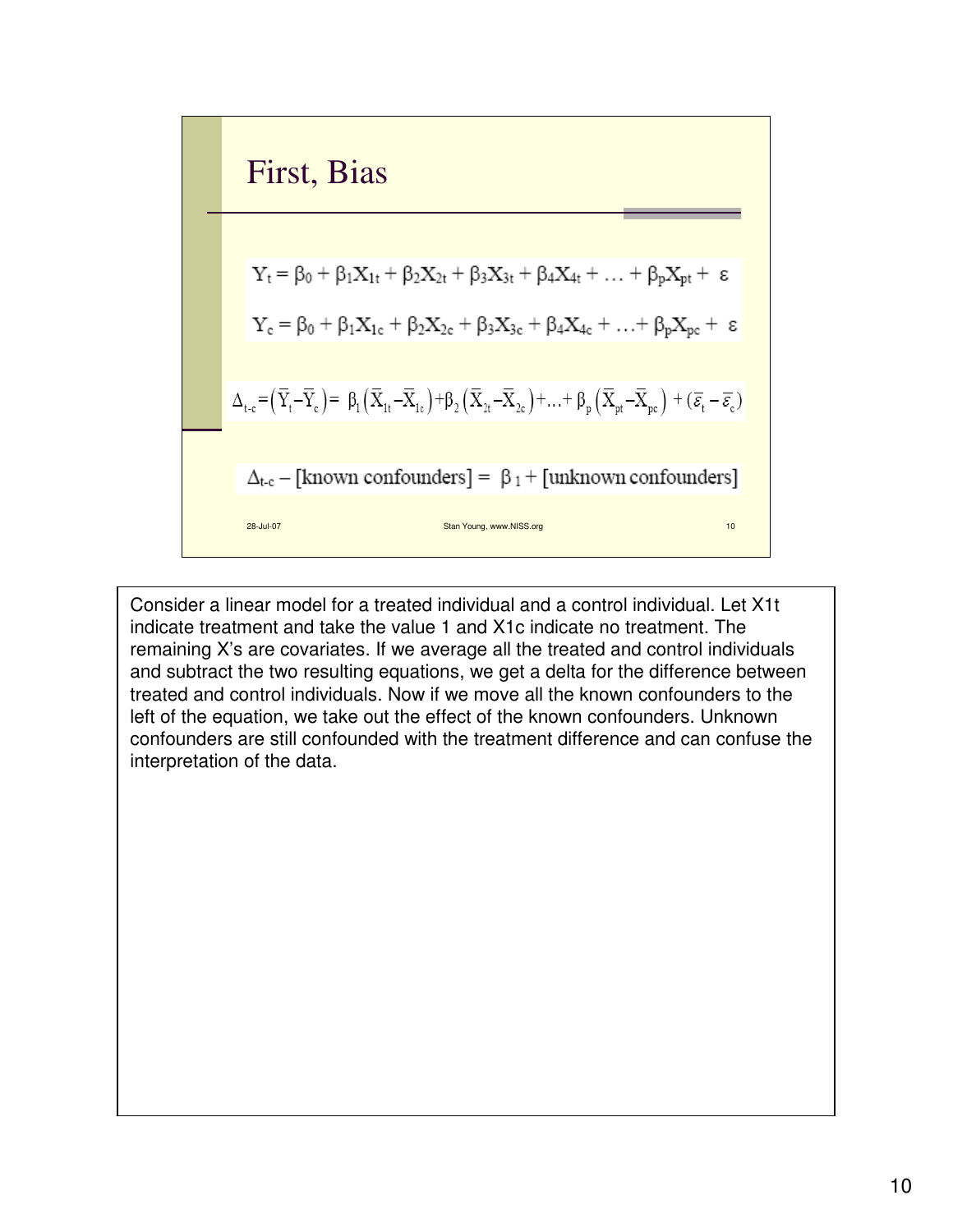

For RCT, through randomization the effects of bias are largely, but not completely, removed. If there is no treatment effect the two distributions are on top of one another.

If treatment has an effect it will move the distribution of the treated patients, red, away from the control patients. If the effect is large enough and if the sample size is large enough, the treatment effect will be detected.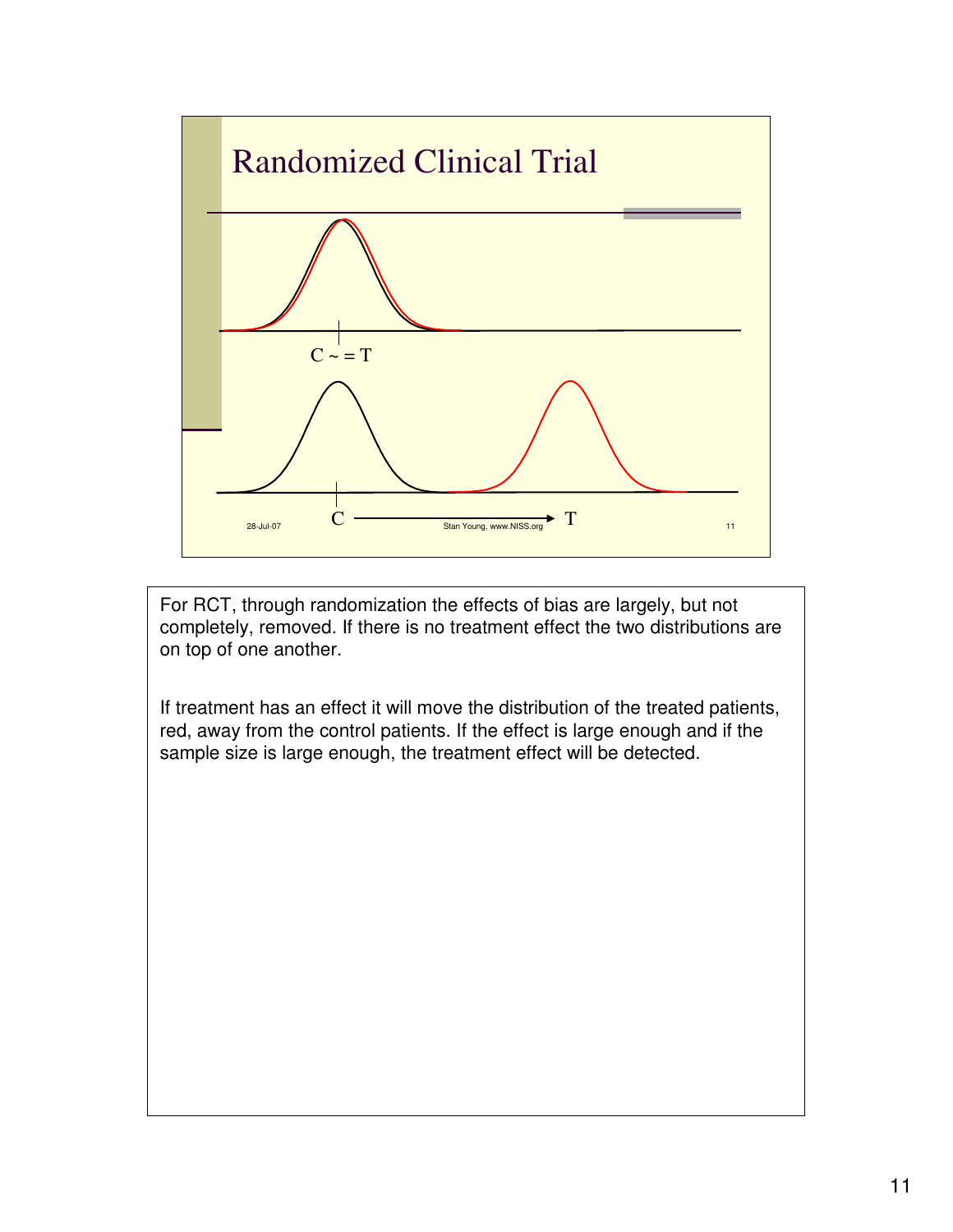

In an observational study, most typically there is a difference between the control and treated groups. The groups will differ in important confounding variables, age, income, etc. As confounding variables are mathematically removed, the treatment effect moves toward the control group. If there are unknown or unmeasured confounders, then the treatment groups remain separated.

Observational studies are getting larger. As sample size gets larger the standard error of the mean gets smaller so that small bias can result in a statistically significant claim, false discovery, that is the result of bias not treatment.

The rule of thumb 5 years ago was that if the risk ratio, RR, was not larger than 2 then any observed effect could be the result of confounders and it was considered improper to make any claims. A RR has to be larger than 2 to be admissible in federal court. As a point of reference, the RR of smoking is on the order of 8-10.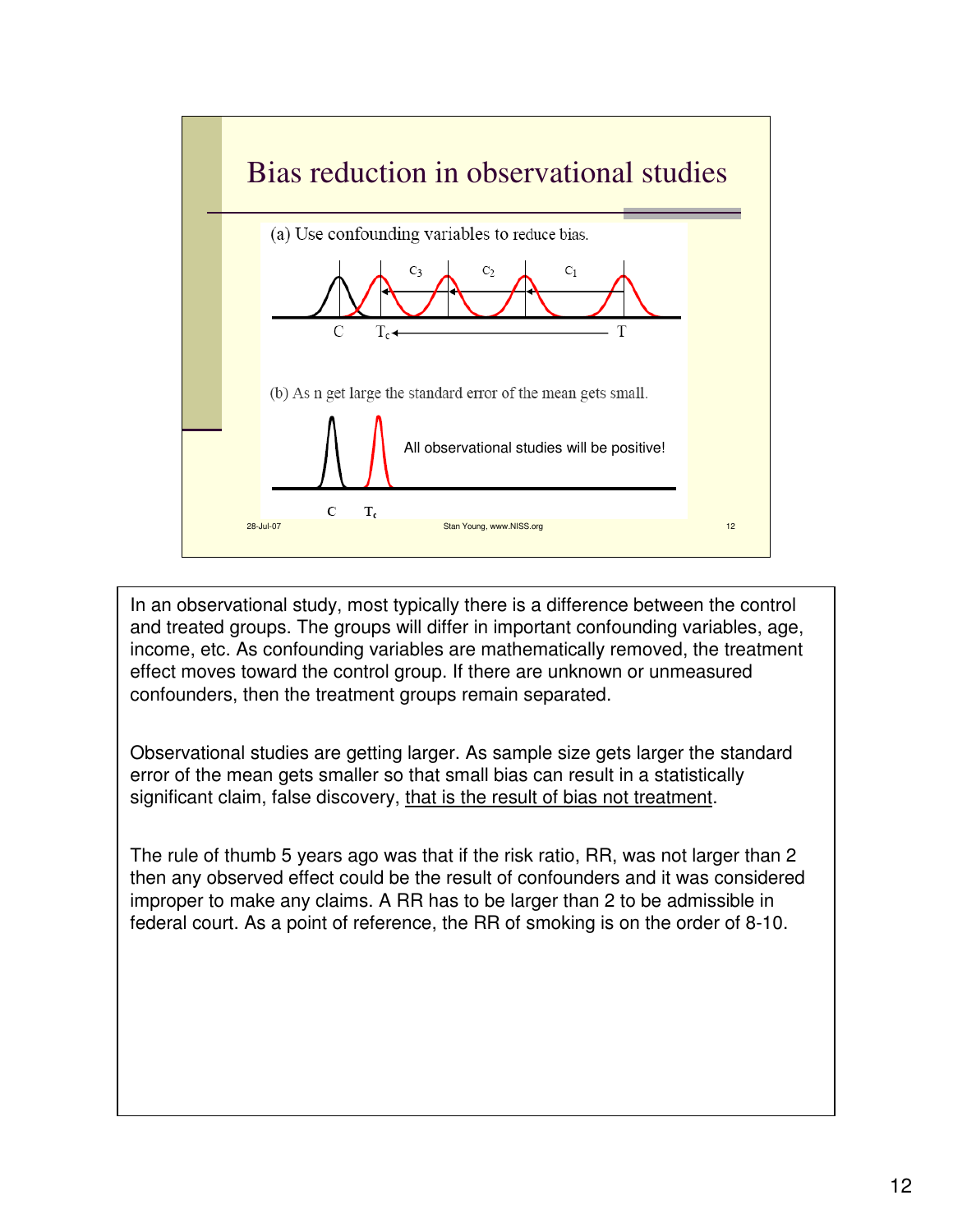

If you do one statistical test, when nothing is really going on, you will get statistical significance 5% of the time. The methods are designed to have a false positive rate of 5%. Now if you do two independent tests there is just less that a 10% chance that you will have one or more statistically significant results, again by chance alone. The 5% usual false positive rate was rather arbitrarily proposed by R.A. Fisher many years ago and it has become the norm for evaluation of experiments. The trade off is roughly, making a mistake 5% of the time is ok, relative to the cost of experimentation if you require stronger evidence.

The left axis gives the chance of one or more statistically significant results, again assuming that nothing is really going on. The x axis gives the number of independent statistical tests. If 61 independent questions are asked in an experiment there is a 95% probability of at least one "statistically significant" result.

A rough rule of thumb is to multiply any reported "raw" p-value by the number of questions under consideration. To be statistically significant after this adjustment, the resulting "adjusted" p-value should be below 0.05.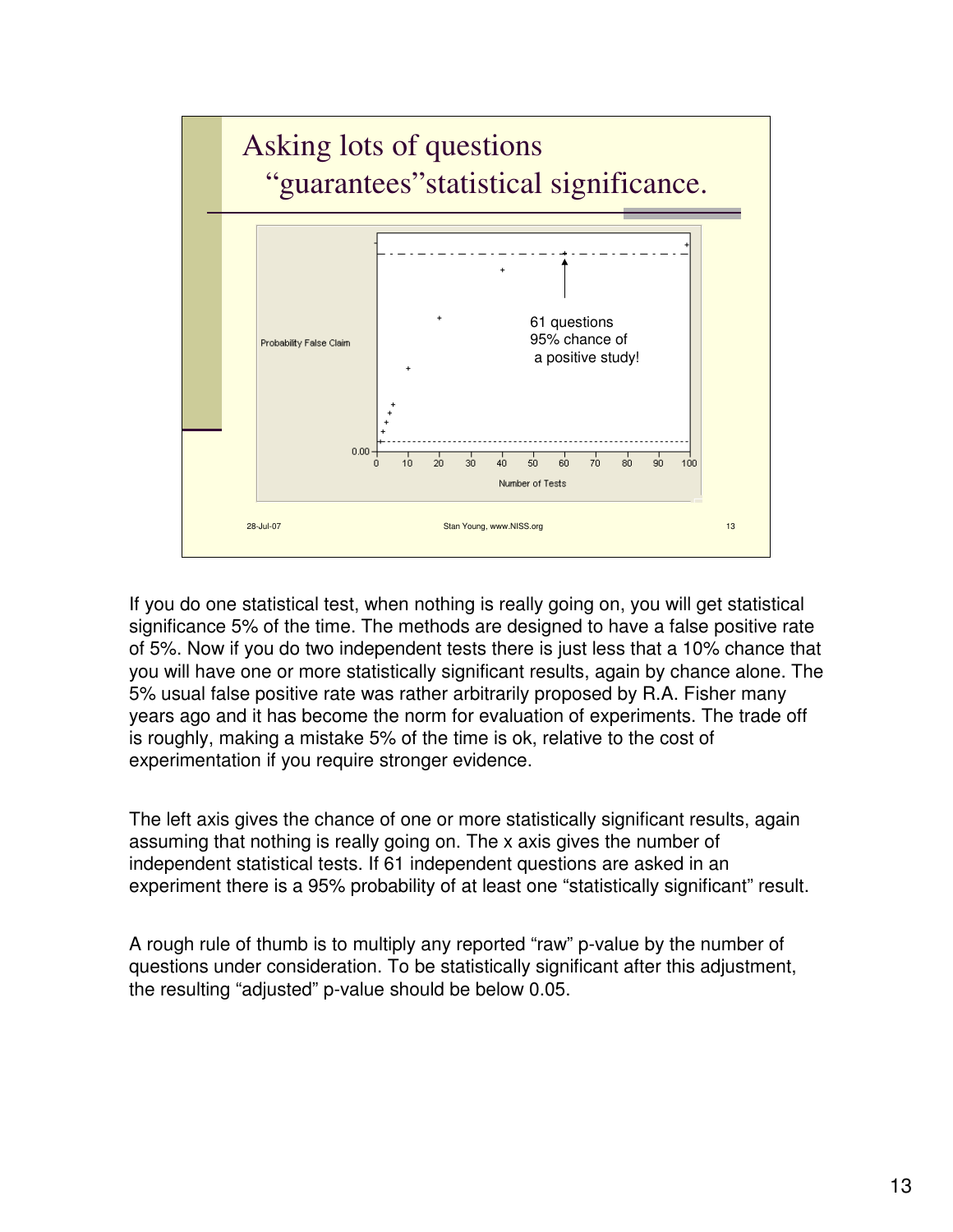

Indiscriminant multiple testing and/or residual bias (and large data sets) can lead to essentially every study having one or more significant effects.

These authors, among other tests, tested 133 food items at three time periods to give a total of 399 statistical tests of significance. The raw p-value they used to make their claim was 0.029. Any adjustment renders this test not significant.

The interpretation of the adjusted p-value is "the probability that you will see a raw p-value this small given the number of questions under consideration." If you do a lot of tests you should expect to see some small raw p-values.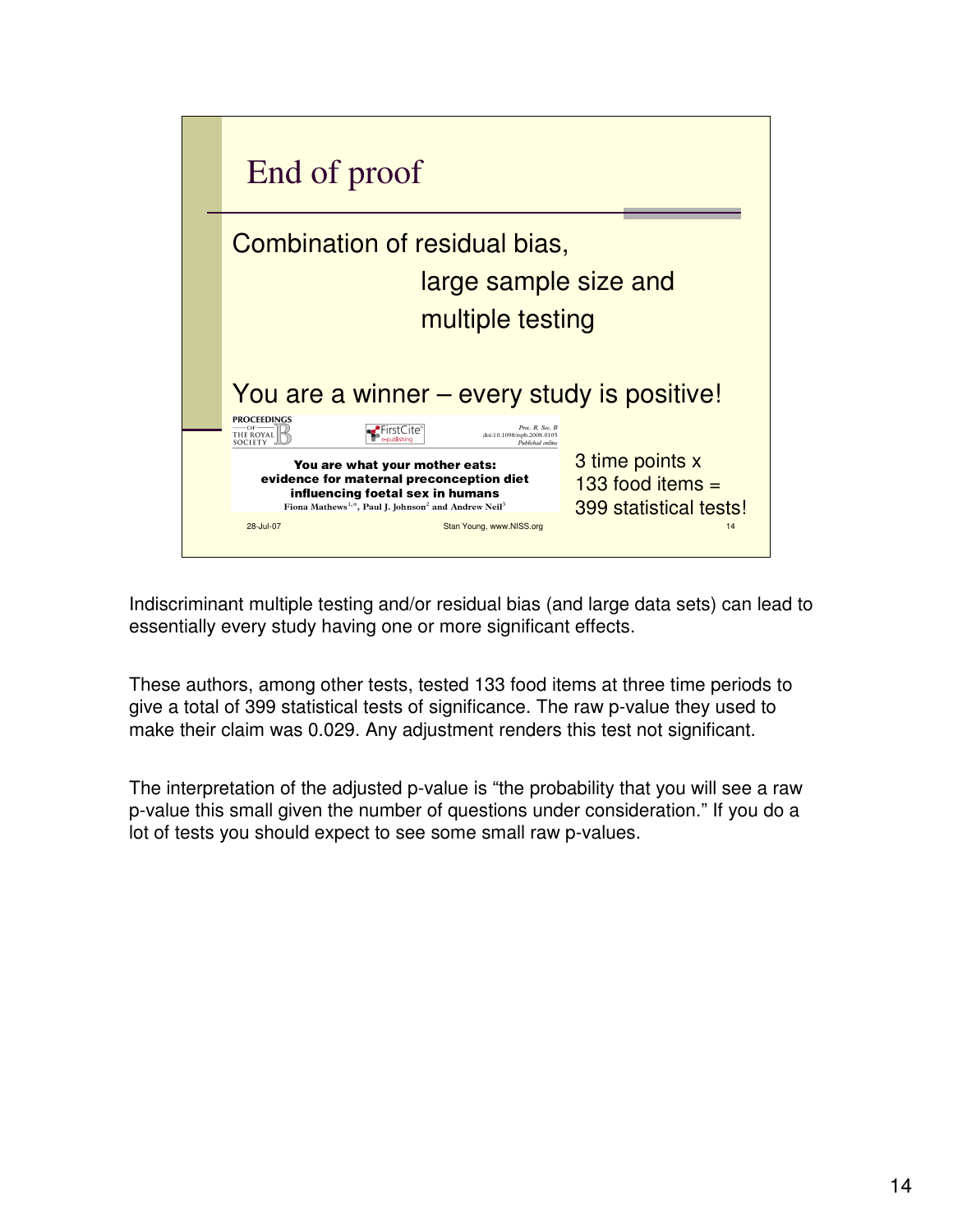

This is a short excursion to look at randomized clinical trials.

For efficacy there is general agreement that multiple testing has to be controlled.

Side effects are treated very differently (and not consistently).

Multiple testing comes up in RCTs with the analysis of side effects. There needs to be a systematic strategy for the analysis of side effects. Make side effect categories. Do not just allow an unspecified list to develop. Phase III trials come in pairs. Analysis the pairs separately and together. Give both unadjusted and adjusted p-values. Look for decreases (benefits) as well as increases in side effects.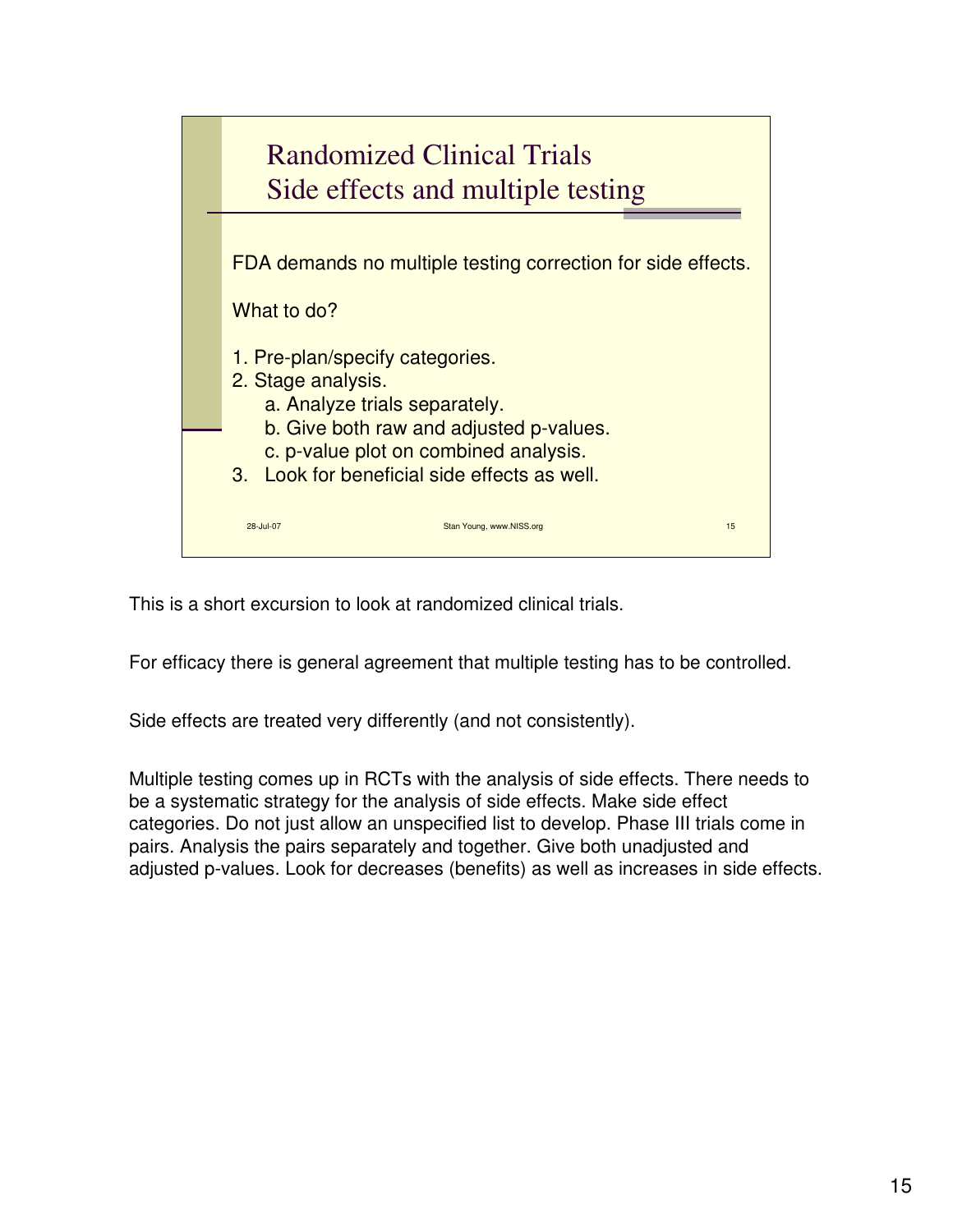

Here are the two paradigms under discussion. Statistics is aimed at how to efficiently obtain knowledge of the world. There is randomness in the world so that needs to be taken into account in the knowledge gathering process. Every statistician or person that takes a statistics course taught by a statistics department understands the risk of making a false claim based on a statistical analysis. That probability is controlled at 5%.

Epidemiologists understand Type 1 error and false positives. Their operable scientific paradigm is not to control for false positives.

Vandenbroucke restates and agrees with Rothman. Many leading epidemiologists "signed on" to his paper. Epidemiologists understand statistics and false positives; they chose not to control the false positive rate as part of their scientific paradigm.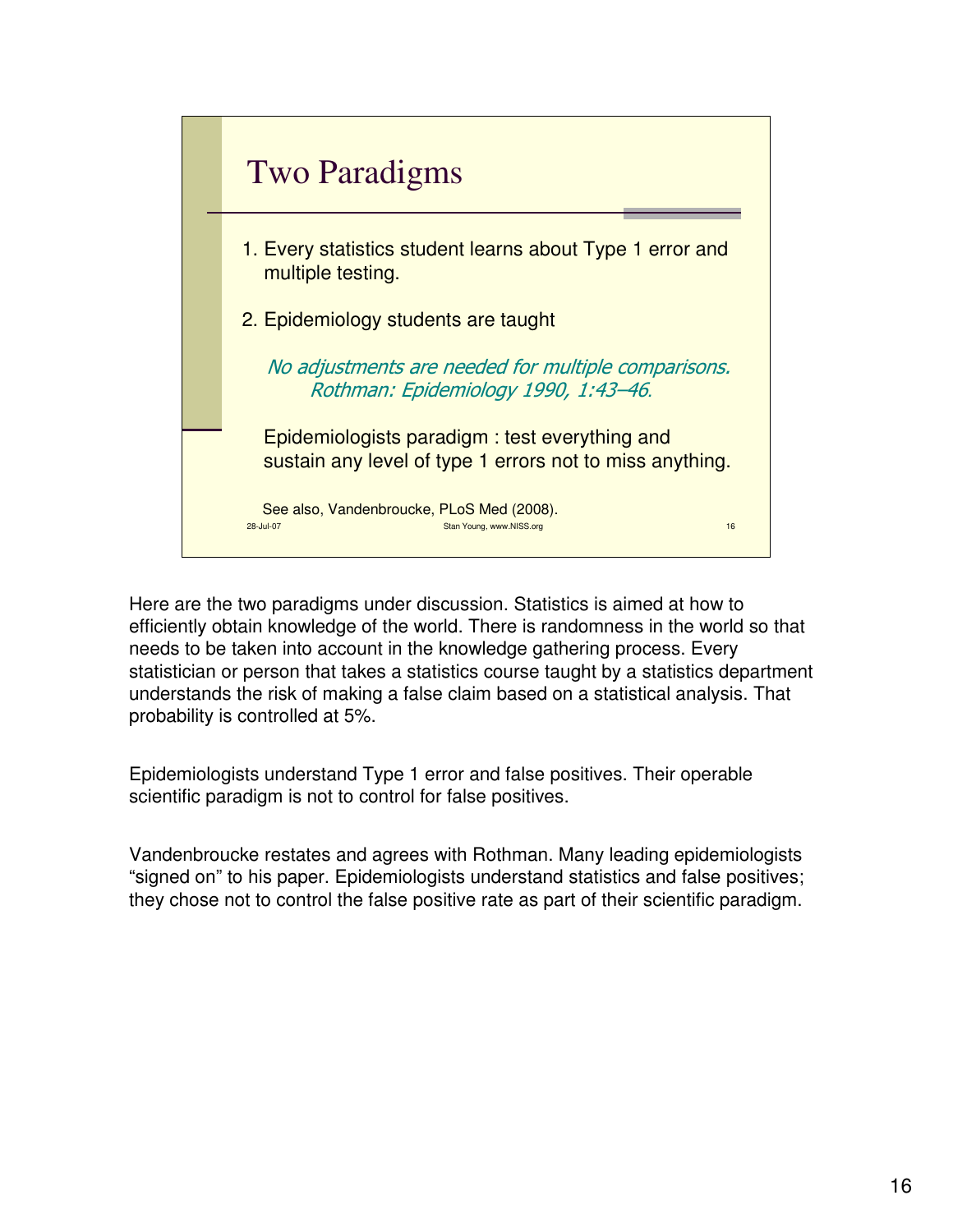

In a classic book, Thomas Kuhn describes how paradigms change in science. There is "normal science". Some abnormalities are noticed. There is chaos as these abnormalities are considered in light of existing theory. A new theory/paradigm is developed to explain the abnormalities and then there is a return to normal science, working out the details of the new paradigm.

Kuhn takes a historian's point of view. Examine the text books, the scientific papers and the lectures that teach students the craft. He makes the point that the operable paradigm of a mature science is easy to determine.

Kuhn, T.S. (1962) The Structure of Scientific Revolutions, 3rd Edition, The University of Chicago Press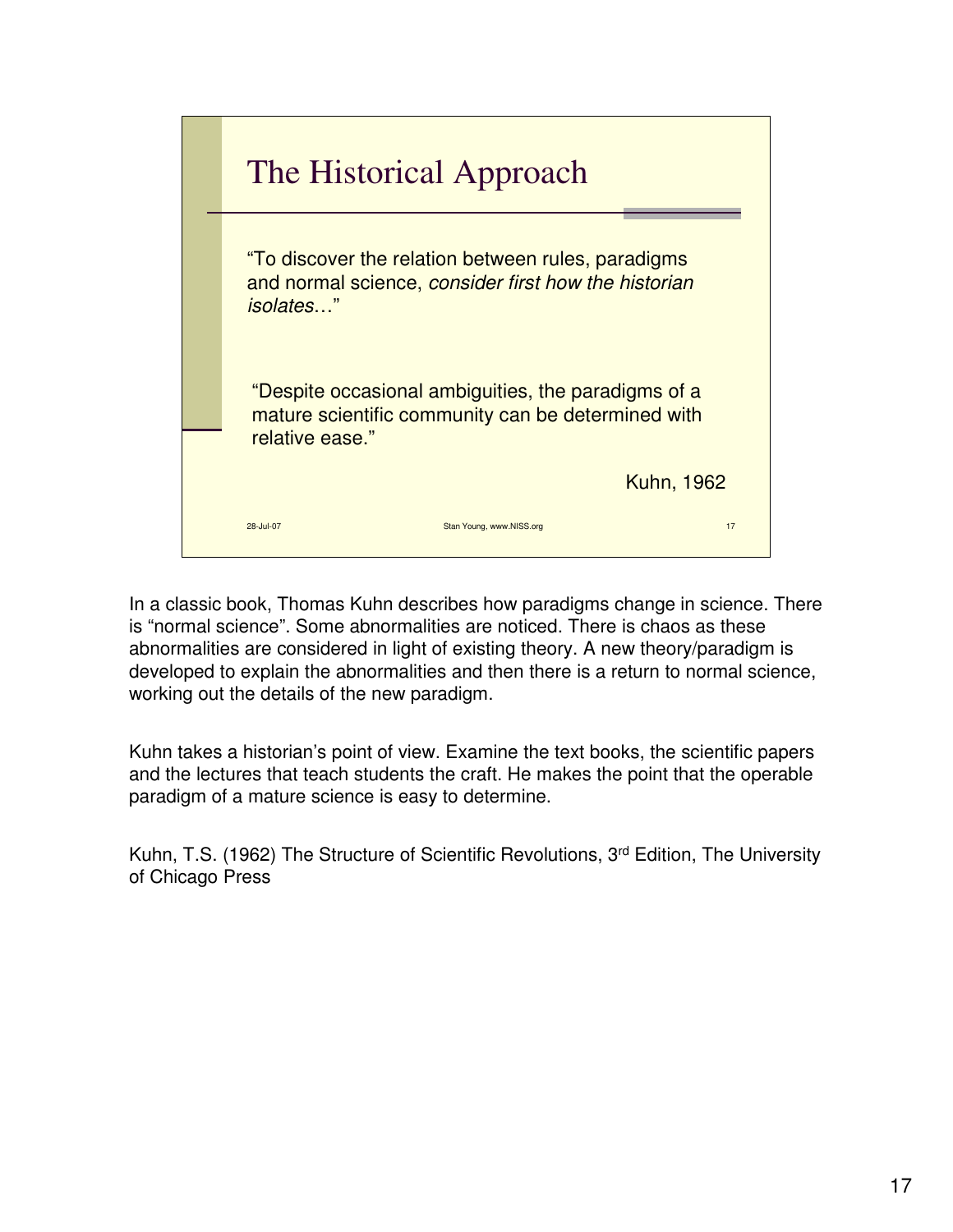

So, using the historian approach of Kuhn, what is the current operable epidemiology paradigm?

There is the very human characteristic to construct a rational explanation for observations. See in particular, Fooled by Randomness and the Black Swan by Taleb. Unfortunatedly, the smartest people come up with the most plausible rationalizations.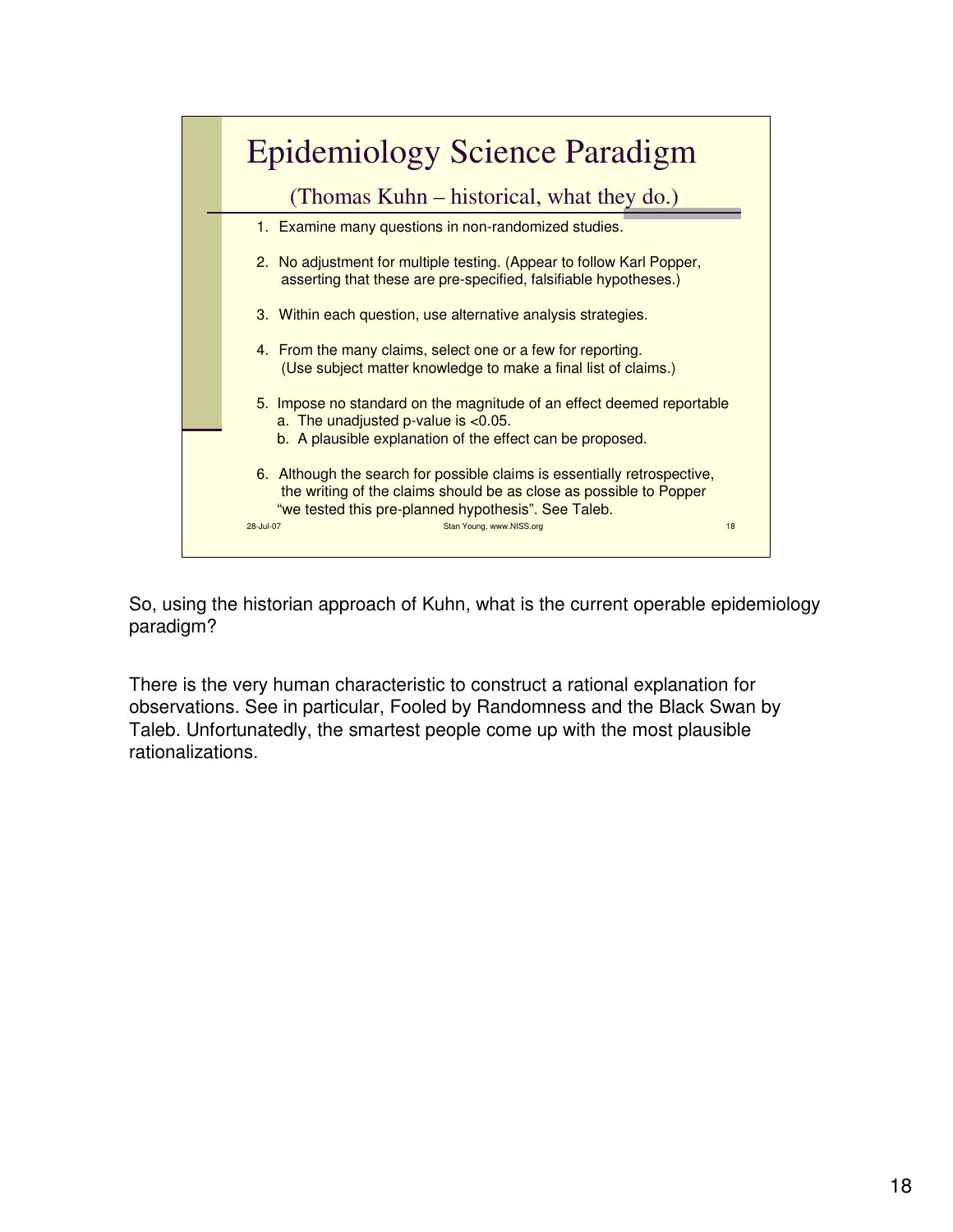

Over 90% of Epidemiology papers follow this paper writing paradigm, so following Kuhn, we conclude that correction for multiple testing is not part of the scientific paradigm of epidemiologists.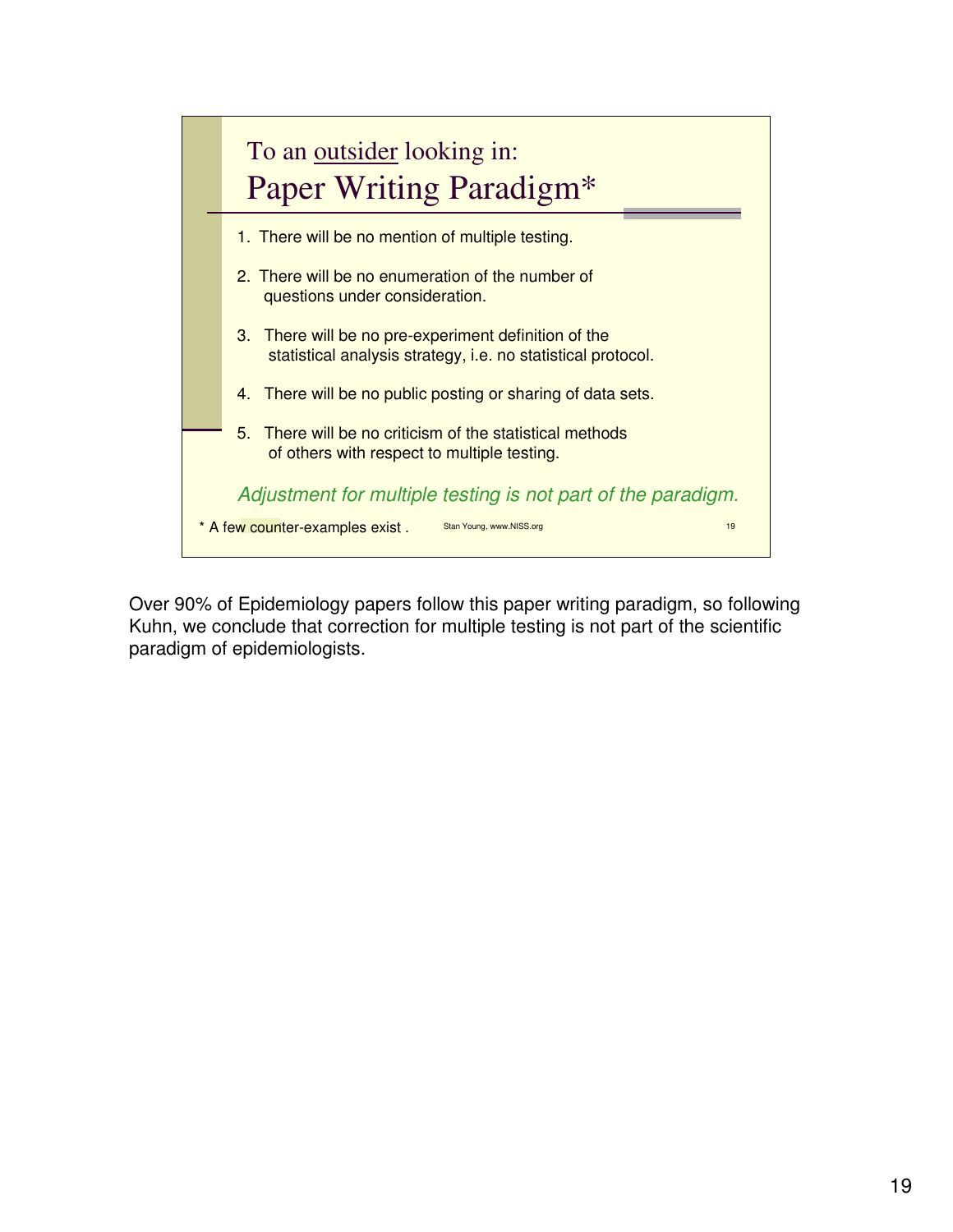## Leaving no trace

28-Jul-07 Stan Young, www.NISS.org

Usually these attempts through which the experimenter passed, don't leave any traces; the public will only know the result that has been found worth pointing out; and as a consequence, someone unfamiliar with the attempts which have led to this result completely lacks a clear rule for deciding whether the result can or can not be attributed to chance.

Quite important. The epidemiologists, in effect, assume that every question is independent, and is to be taken out of the context of the experiment. It is within their paradigm to ask many questions of a data set and report positive findings in separate papers. Most often they do not say how many questions were under consideration and they often do not give details of their statistical analysis.

**Shaffer, 2007** 20

See slide 13 again.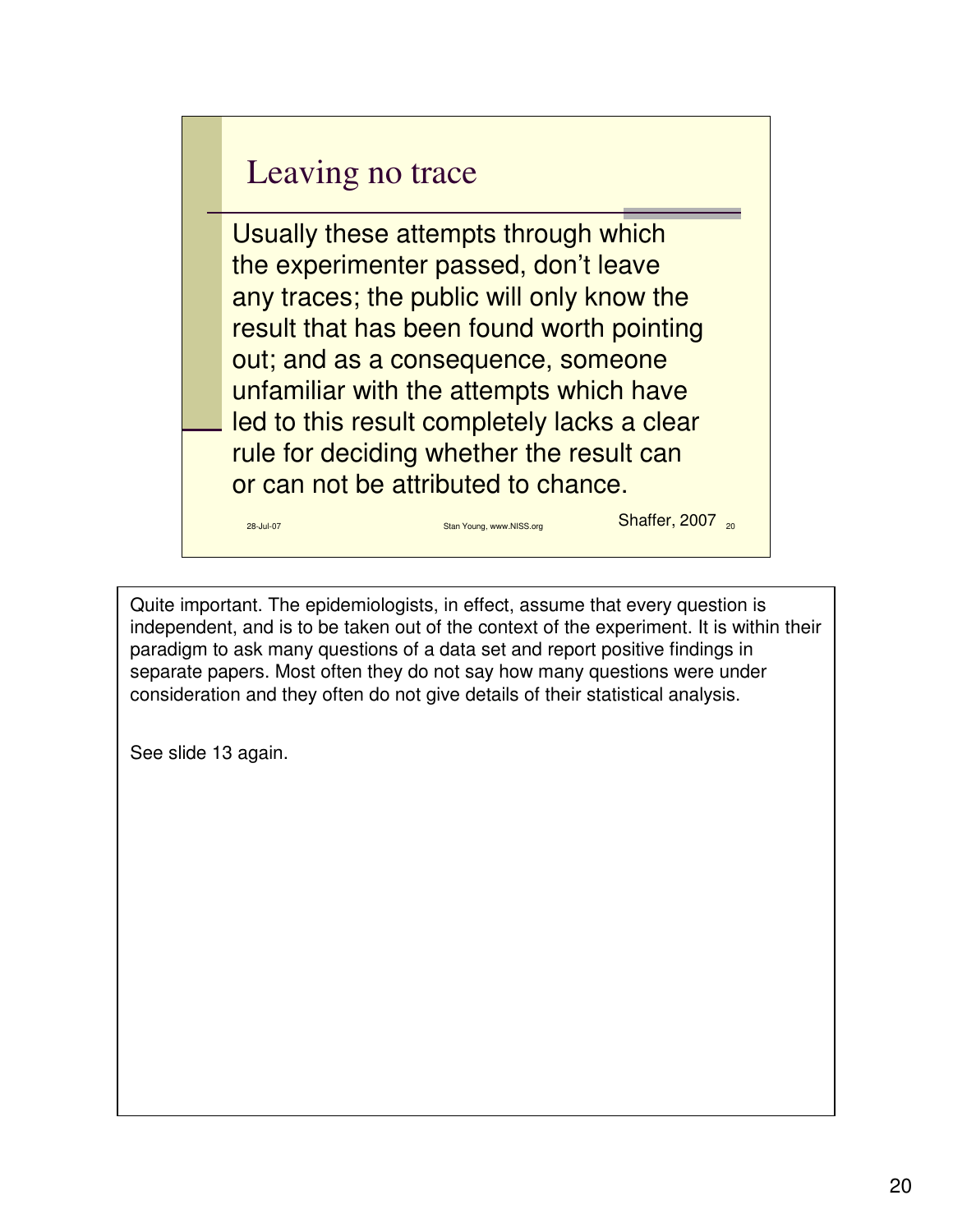

Retrospective rationalization. After you get the 25 cards you can arrange them to get 5 perfect hands\*. If you are dealt one set of five cards, a perfect hand is very rare.

Once an experimenter examined the data, they can almost always come up with a plausible explanation.

\*The term "pat" comes from the gambler patting his cards on the table indicating that he want no additional cards.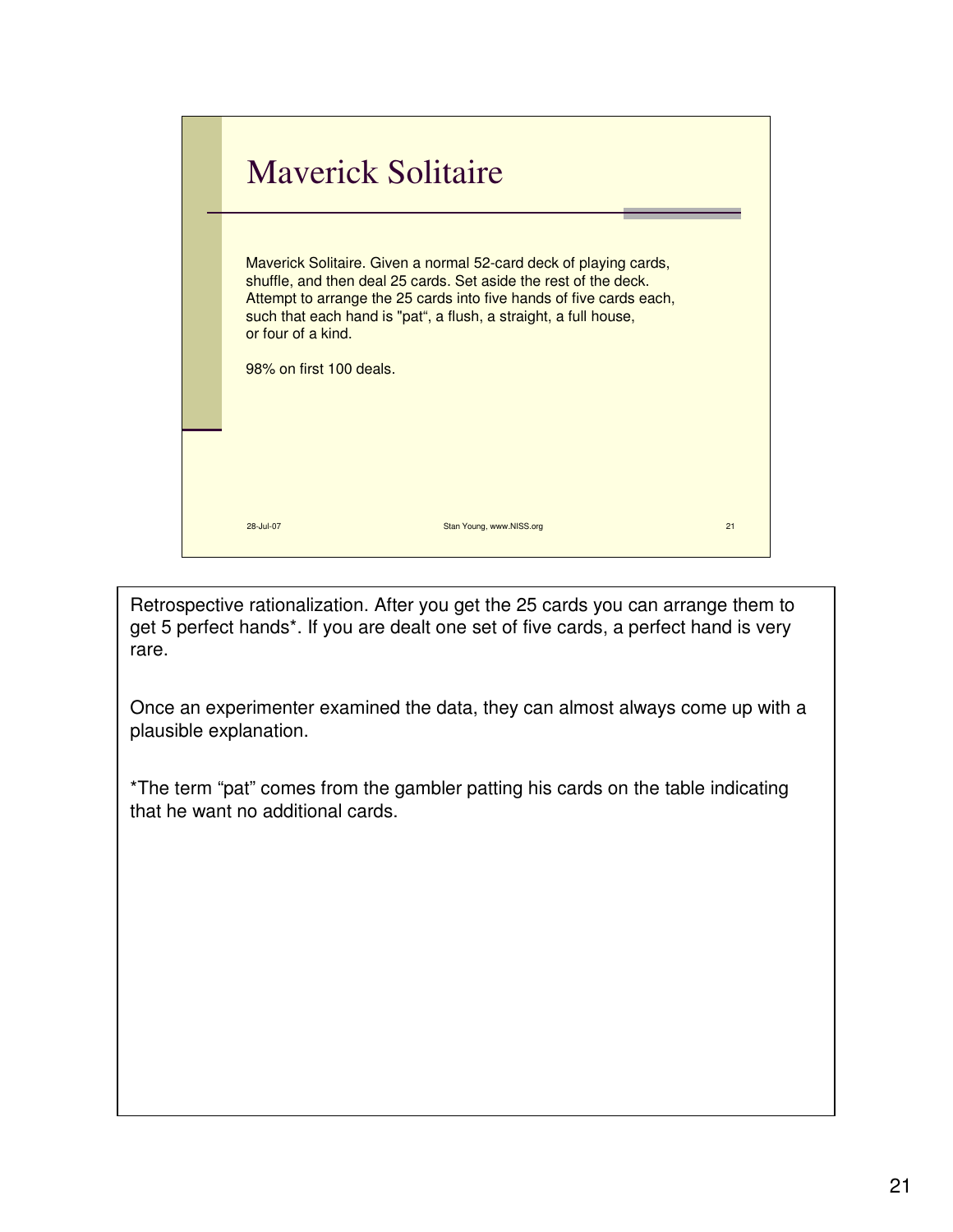

A number of authors make the point that humans are very good at giving a plausible explanation AFTER they see the data. Retrospective rationalization should count for little as it is so easily done.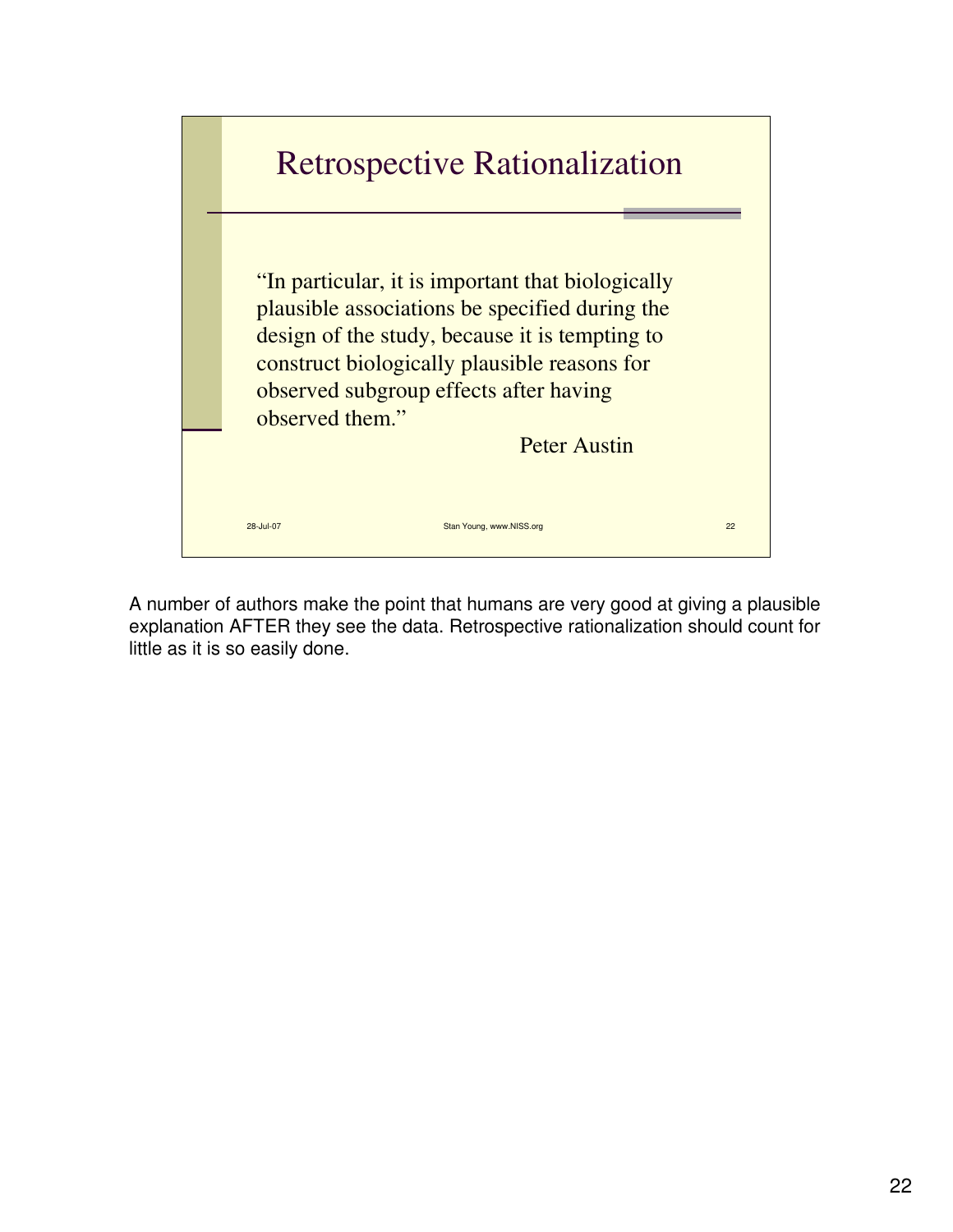

We conducted a survey of editors of science journals asking a number of questions.

We used the "wheat and chaff" technique of putting the key questions in amongst other questions.

The key questions for us were related to the treatment of multiple testing and access to data sets used in publications.

It is a basic tenet of science that scientist should help other scientists evaluate their work. One scientists is suppose to share his data set with another. If epidemiologists do not share their data sets, the reader is left with "trust me" and that is not science. As a point of reference, any RCT that is used for drug approval must be given to the FDA along with the code used to compute the statistical analysis.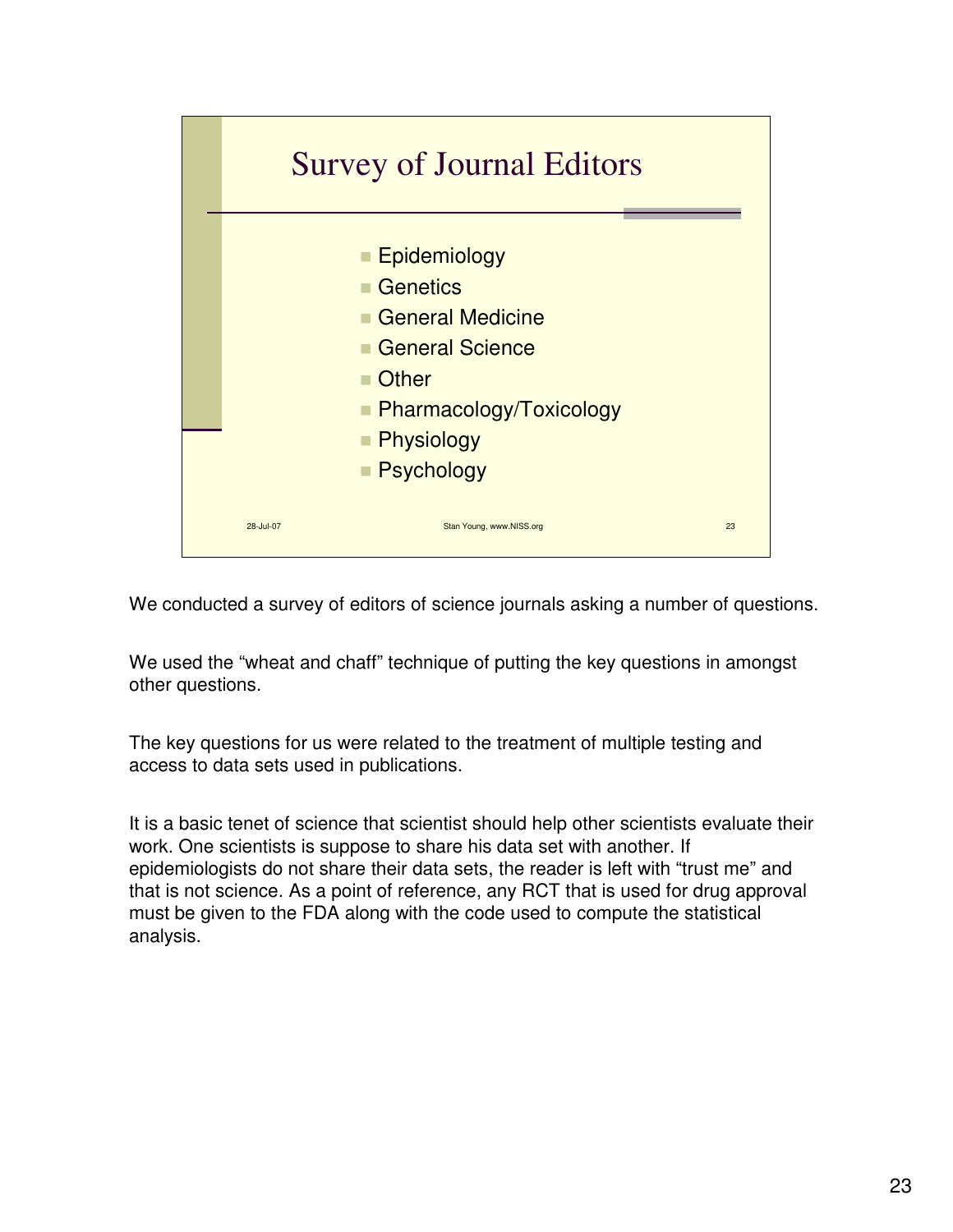

We give the number of editors responding.

We intentionally over-sampled epidemiology editors as we wanted to know their opinions on multiple testing and data sharing.

The response rate to the web survey was low so our finding must be regarded as tentative.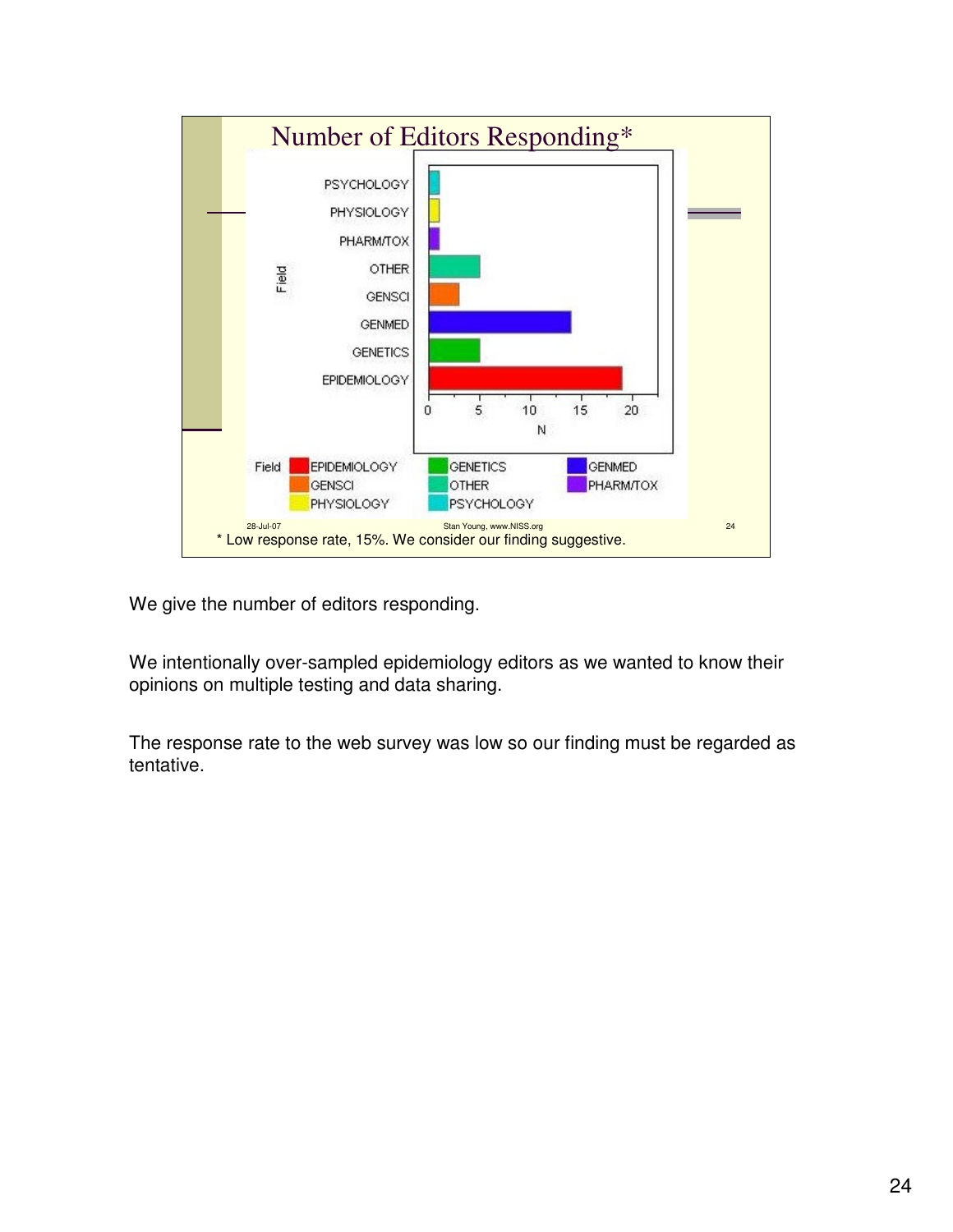

We pre-determined how we would do the statistical analysis. We wanted an overall 5% error rate so we allocated 1% to the data sharing question and 4% to the multiple testing question.

We went into the survey expecting that epidemiology editors would require no adjustment for multiple testing and have no policy of making data sets available.

This work was done by Mike Last, as NISS post doc at the time. The questions were carefully constructed and tested on a small number of people in an attempt to be sure the questions and answers were clear.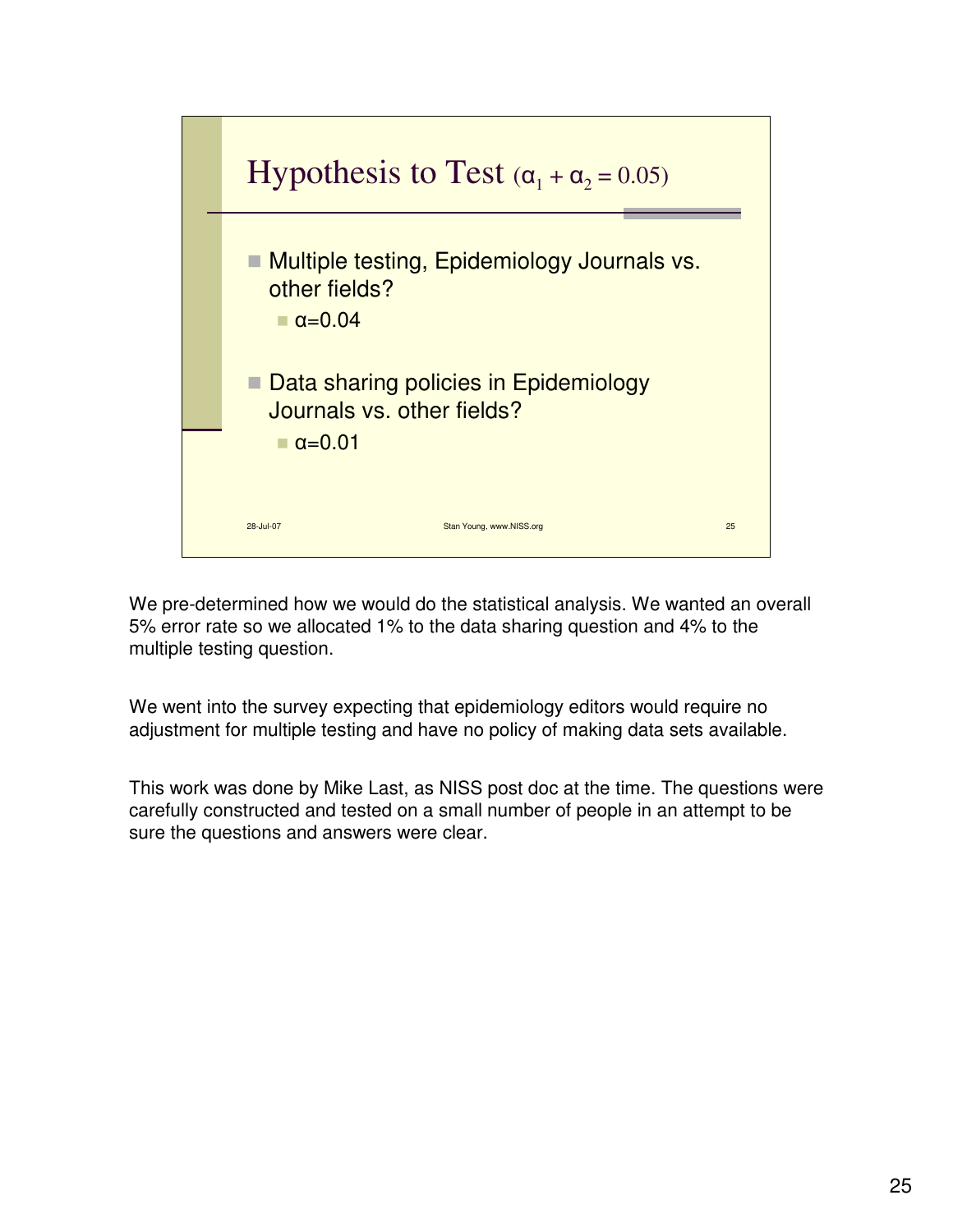

Here is the question and possible answers. The contrast is answer 1 vs answers 2,3,4. Note that for randomized trials the scientist must pre-specify the testing protocol.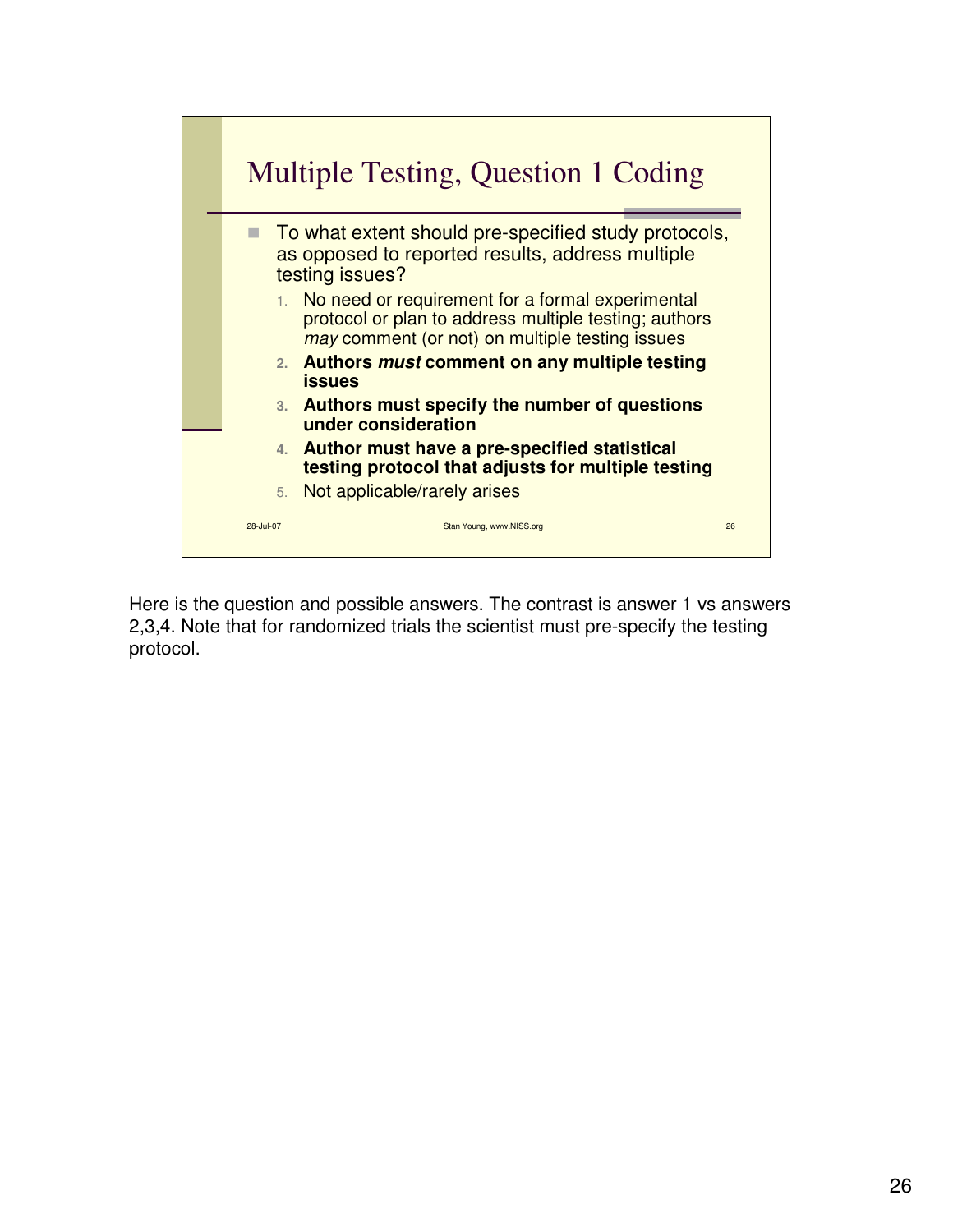

Here is the second question on multiple testing.

Basically, how many times can you use a data set?

A very large epidemiology study might have hundreds to thousands of questions and generate tens to hundreds of papers.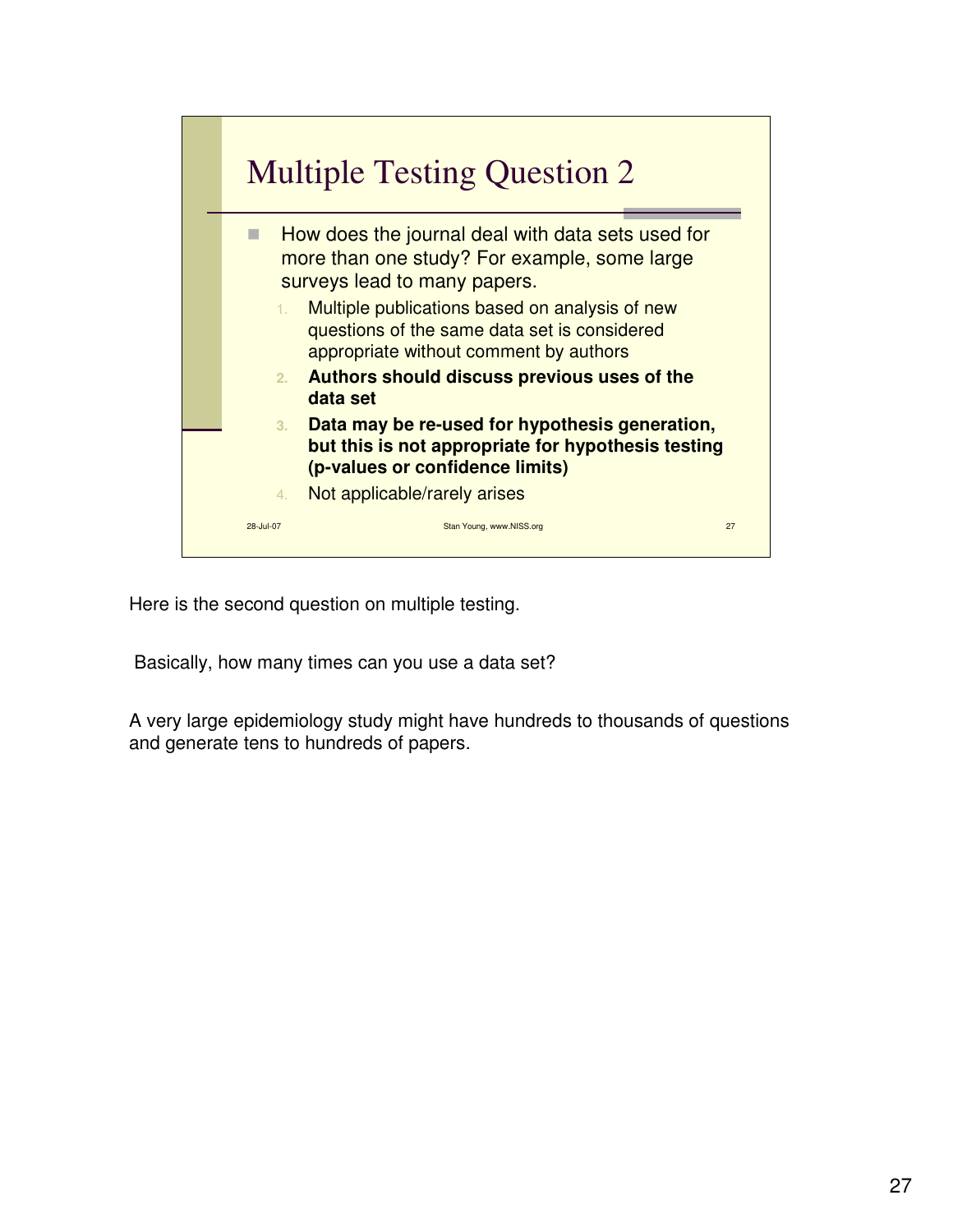

An editor get a 1 for each "correct" answer (multiple testing required and data sharing encouraged).

Epidemiolgists have an average multiple testing score of 0.63; others have an average score of 1.21.

The results were statistically significant as 0.019 < 0.040.

Conclusion: epidemiology editors are less likely to address multiple testing than other science. Somewhat as expected, RCT scientist require adjustment for multiple testing.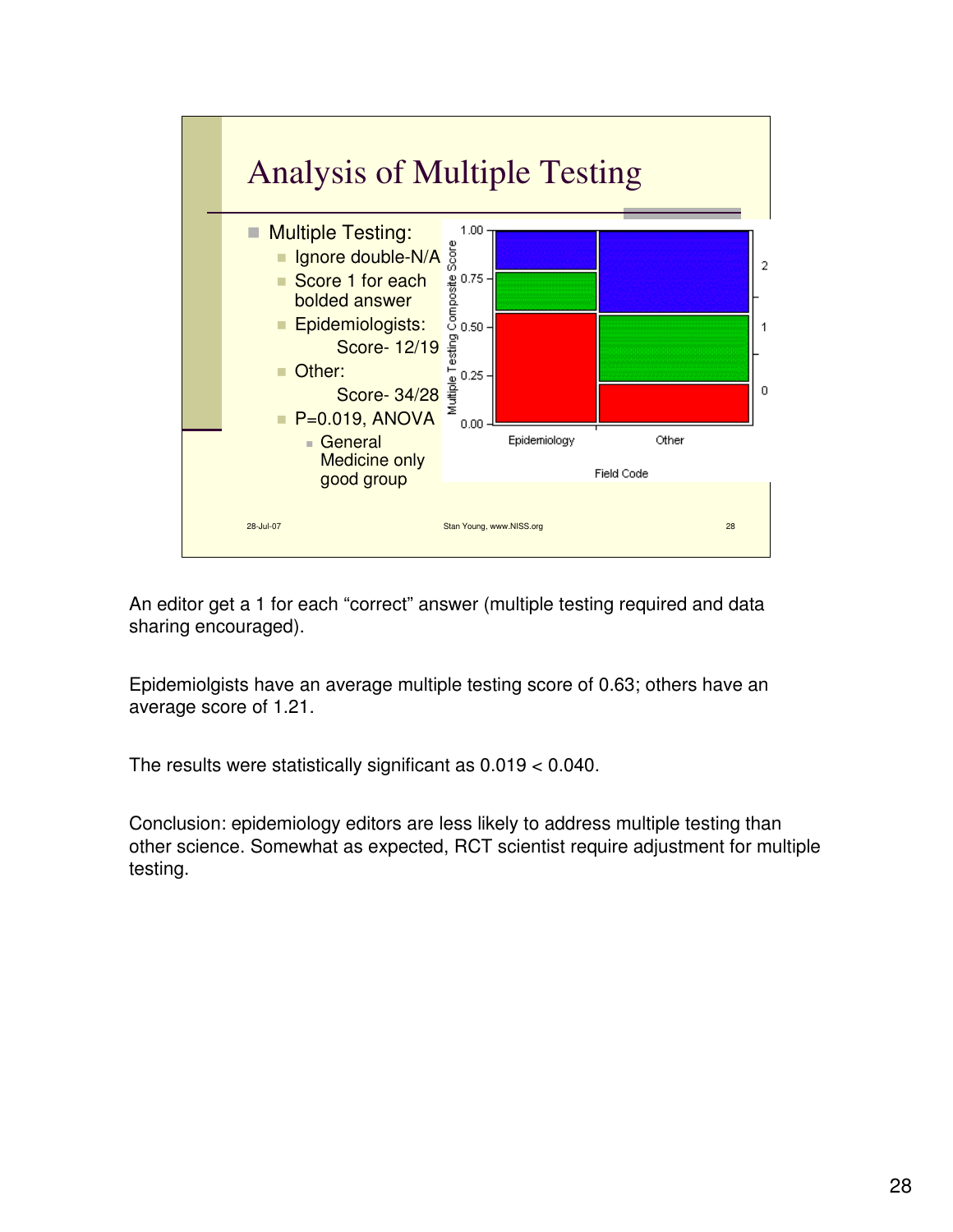

It is important to note that sharing of data and research materials is suppose to be one of the tenets of science. The National Academy studied the question and have a research monograph on the subject:

Sharing Publication-Related Data and Materials: Responsibilities of Authorship in the Life Sciences

http://books.nap.edu/catalog/10613.html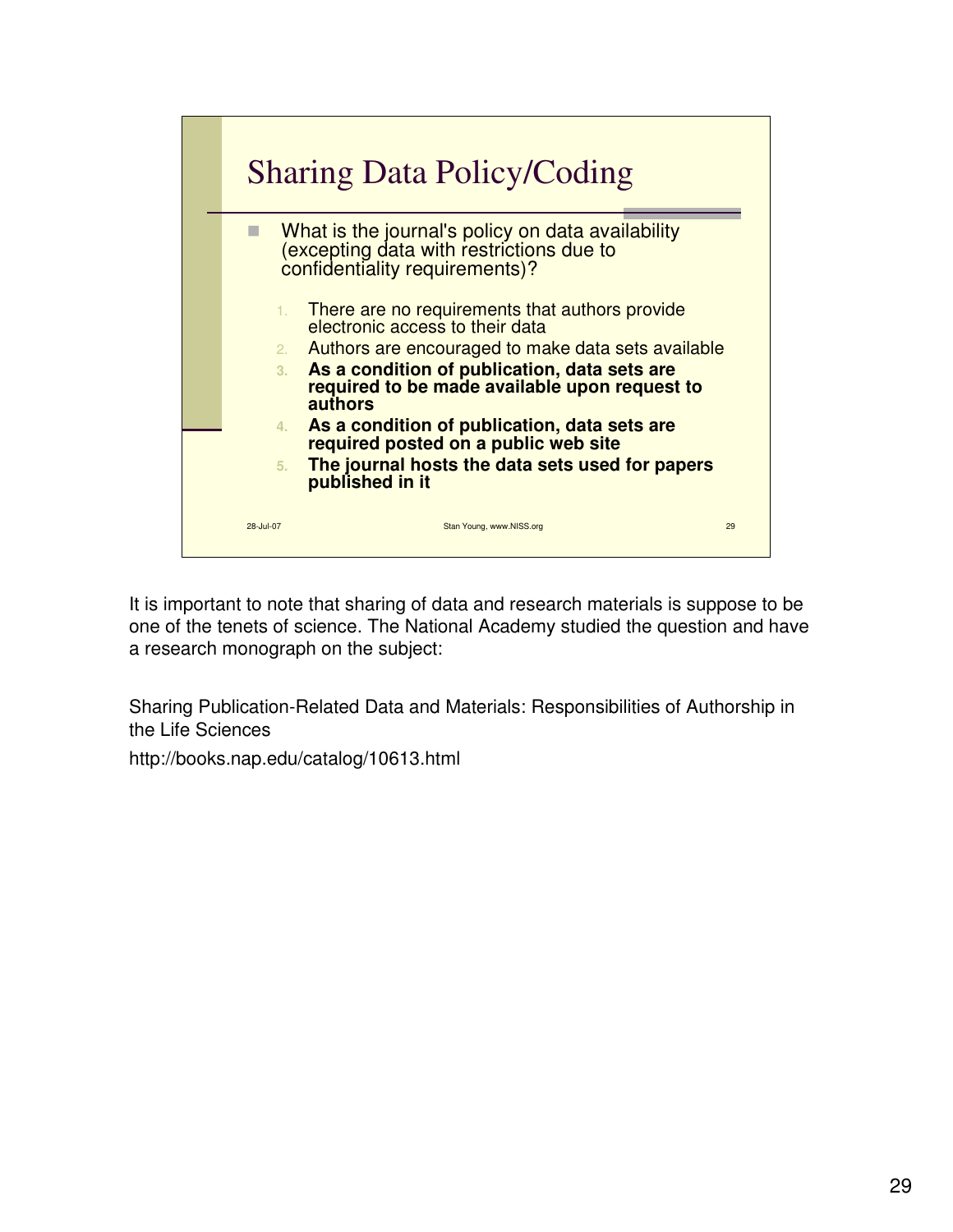

18 editors from epidemiology journals say, all 18 in the survey, that there is no policy for data sharing with their journals. Only about 1/3 of the journals encourage data sharing. As a point of reference, some major journals require data sharing.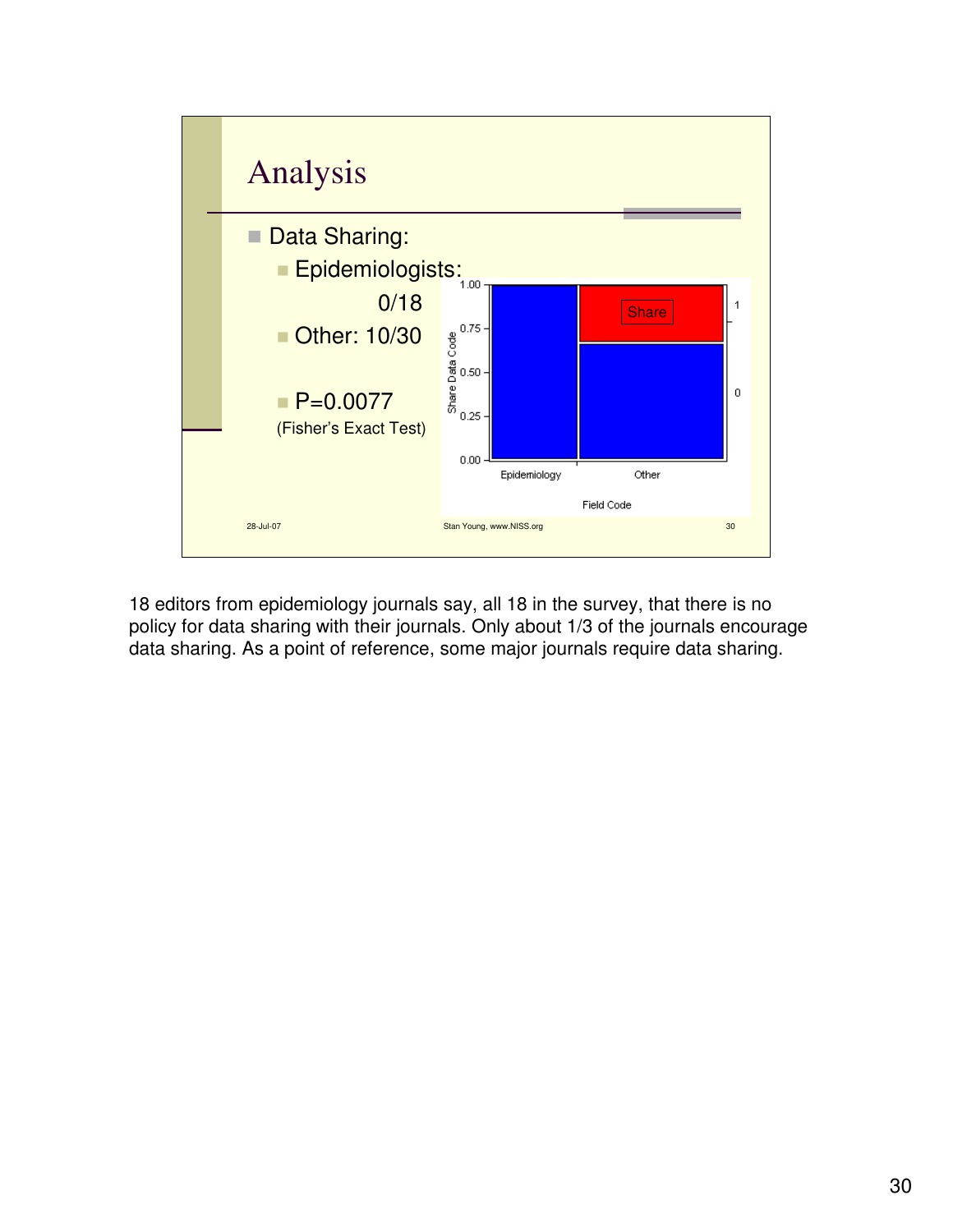![](_page_30_Figure_0.jpeg)

So we return to the problem. The false discovery rate for epidemiolgy is empirically 80 to 90%.

The NIH has funded a large number of randomized clinical trials testing the claims coming from observational studies. Of 20 claims coming from observational studies only one replicated when tested in RCT.

The overall picture is one of crisis.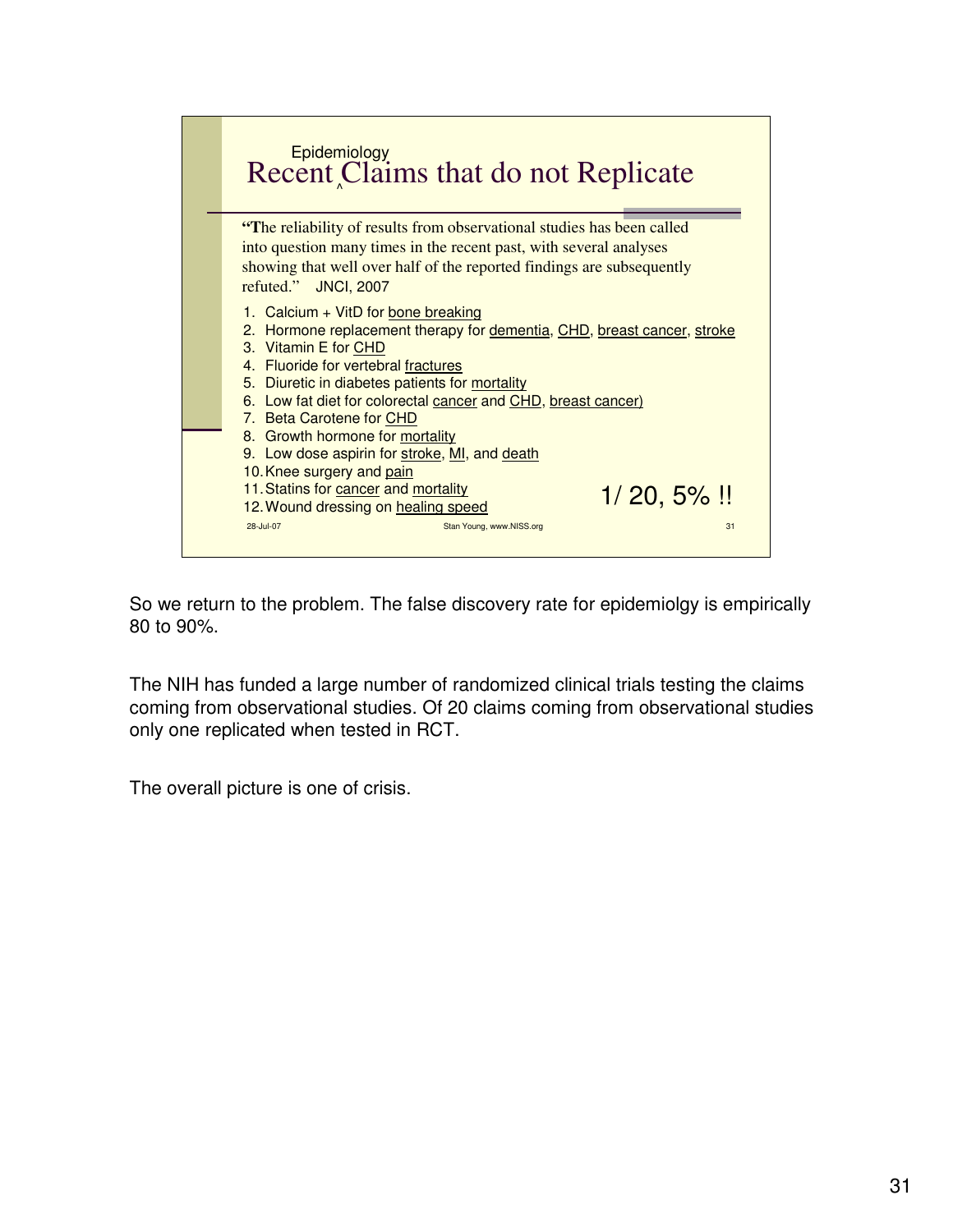![](_page_31_Picture_0.jpeg)

When is there a crisis?

A crisis occurs when normal science starts making mistakes. For example, randomized clinical trials are not confirming claims coming from non-randomized trial; low fat diets are not confirming claims of lower heart attack rates, fewer strokes, lower rates of colon cancer, breast cancer. Also stress and high blood pressure, type A personality and heart attacks, etc.

An informal count puts the claims of epidemiologists being supported in randomized clinical trials at ~1-2 out of 20.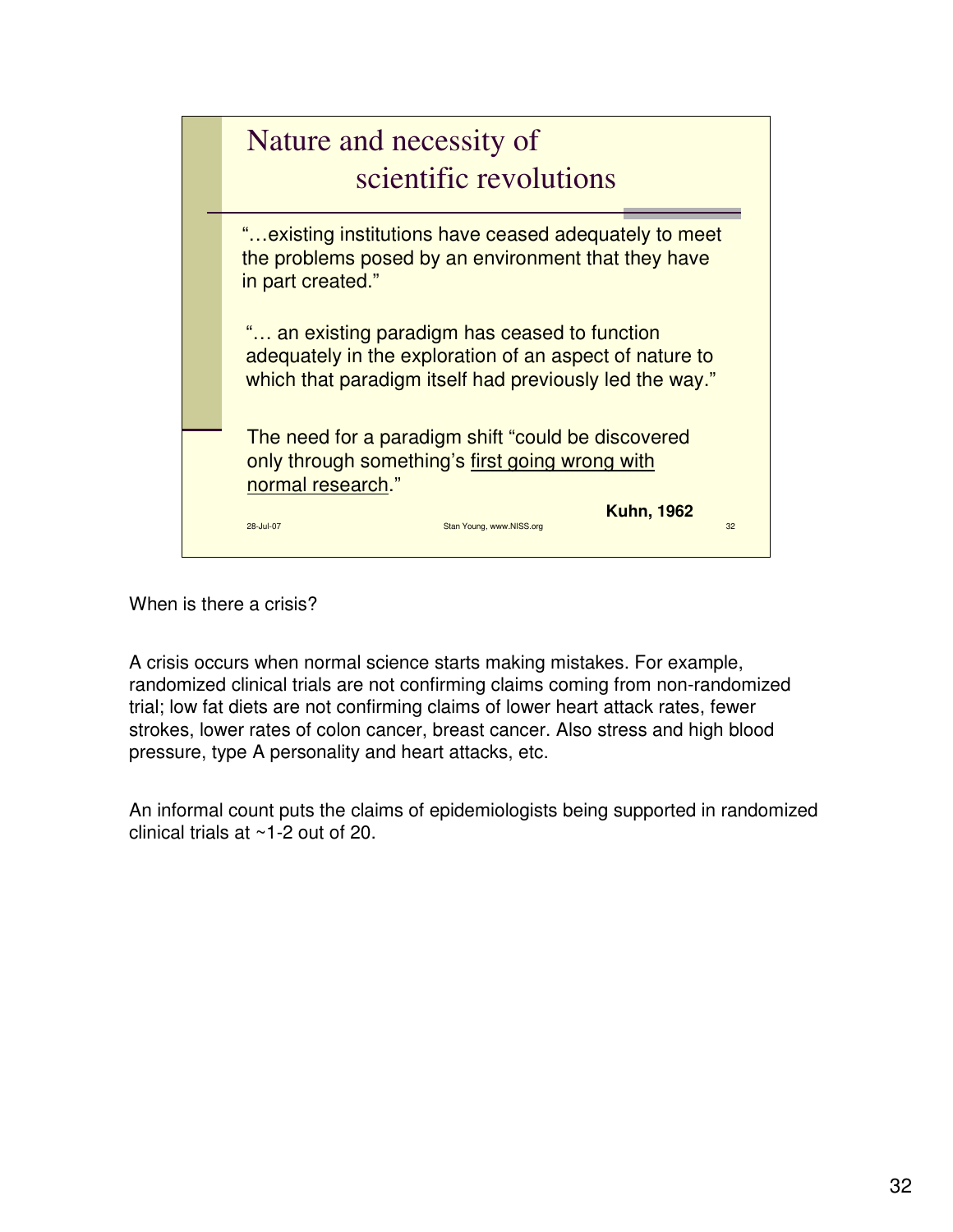| Crisis?                                                                                                                                                      |  |  |
|--------------------------------------------------------------------------------------------------------------------------------------------------------------|--|--|
| 1. People are noticing problems                                                                                                                              |  |  |
| Ioannidis (2005): 5/6 observational studies fail to replicate.                                                                                               |  |  |
| 2. "Though they may begin to lose faith and then to consider<br>alternatives, they do not renounce the paradigm that has led them<br>into crisis." (Kuhn)    |  |  |
| 3. Mostly epidemiologists consider the failure of only one study at a<br>time. They point to everything except multiple testing. (Two recent<br>exceptions.) |  |  |
|                                                                                                                                                              |  |  |
| Stan Young, www.NISS.org<br>33<br>28-Jul-07                                                                                                                  |  |  |

Most typically, Type one error, false discovery, chance, etc. is not used by epidemiologists as an explanation for failure to replicate.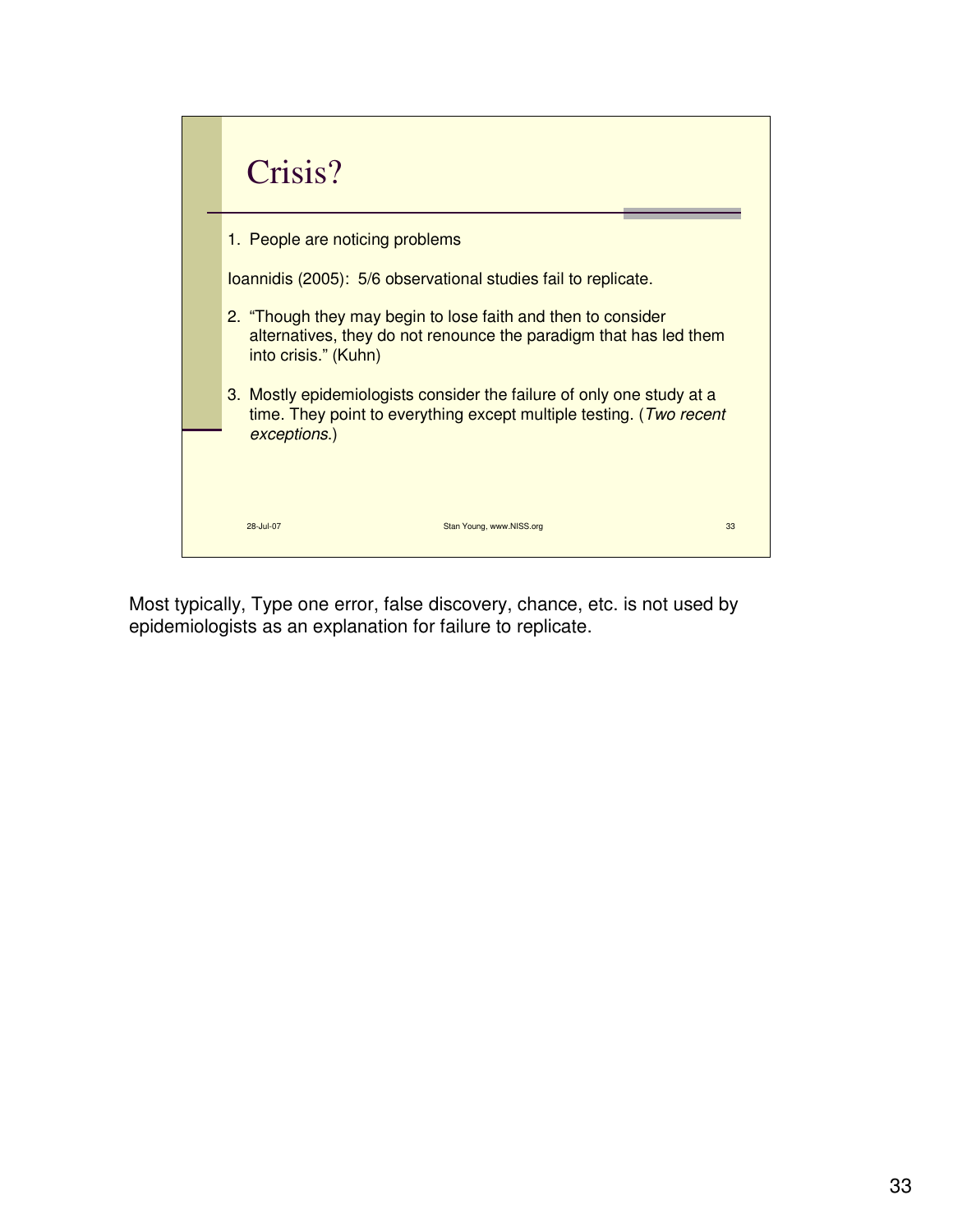![](_page_33_Picture_0.jpeg)

What could well be a flawed meta analysis appeared in the NEJM.

Two large observational studies do not confirm the meta-analysis.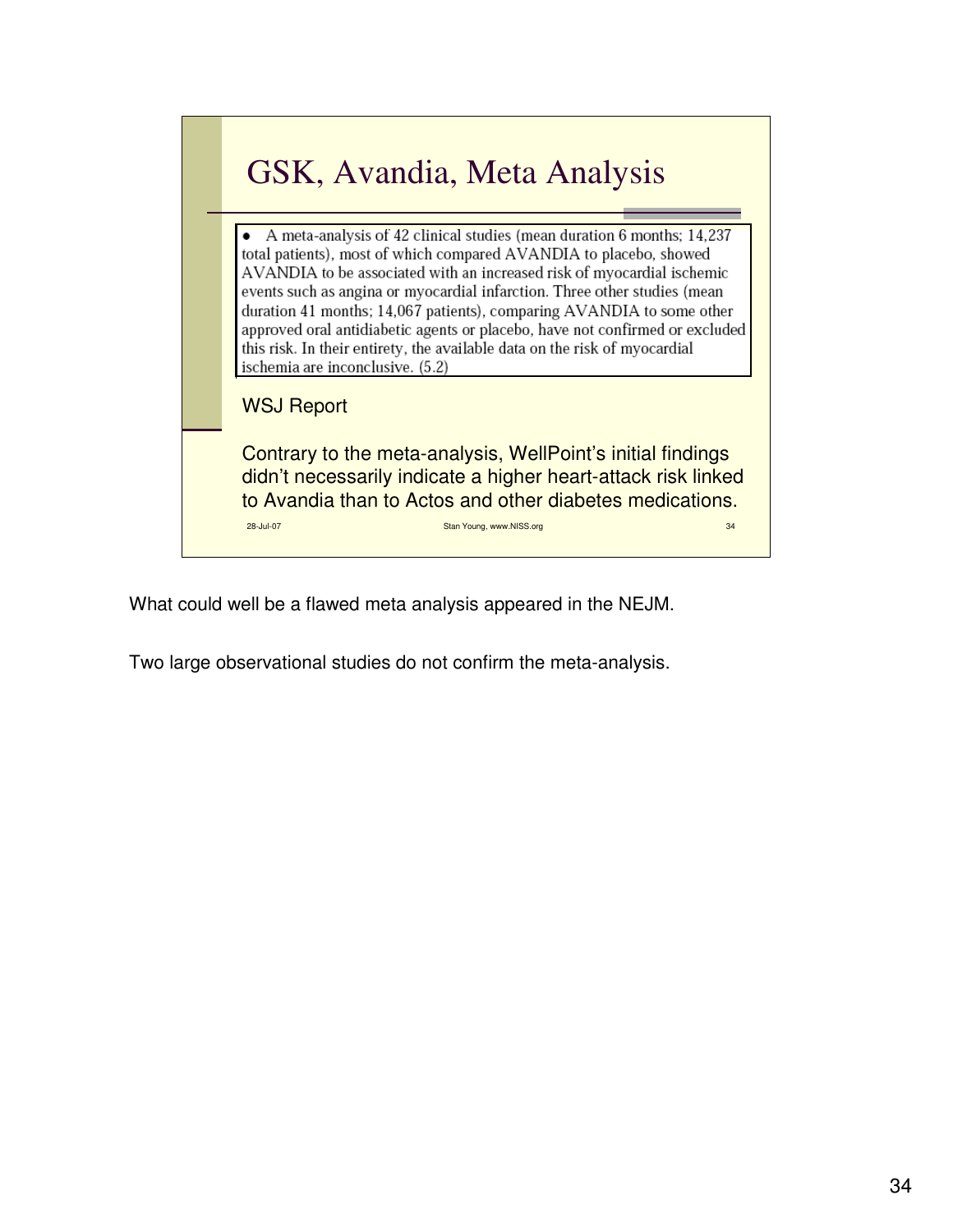![](_page_34_Figure_0.jpeg)

A share price of 57.5 gives a market cap of 154.6B,

| 52.0 | $=$ | 139.8B, |
|------|-----|---------|
| 43.3 | $=$ | 116.4B. |

GSK lost \$38.2B in market cap.

~20% of sales goes into research. It is estimated to cost \$1.8B to bring a drug to market. GSK could have paid for four new drugs with this loss. Arguably, GSK share holders would be richer and society would be better off.